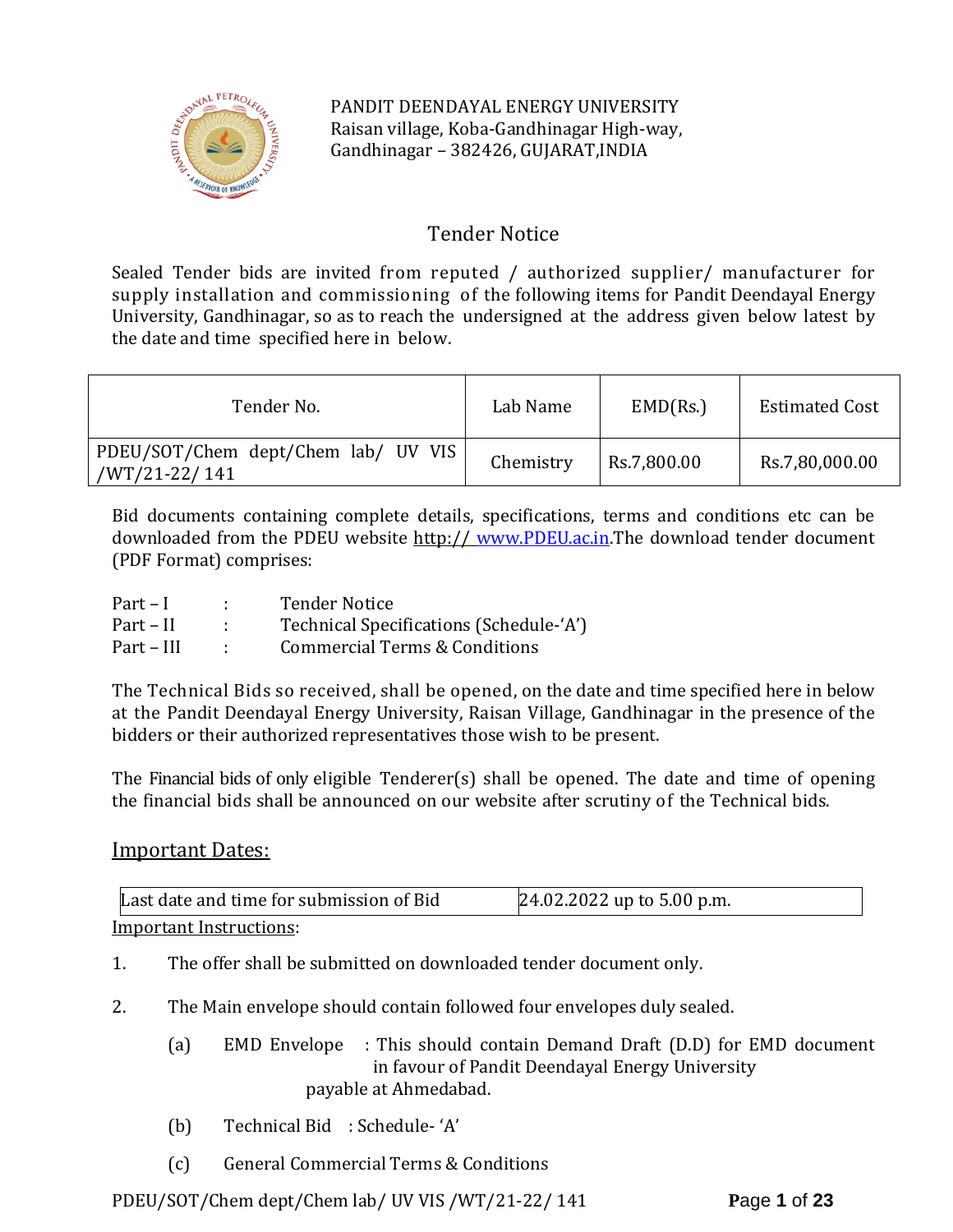(d) Price Bid : (Schedule 'B') should contain only Price Bid.

All the four envelopes should be super scribed with tender No., date of opening and Name of the bidder.

- 3. Offer without EMD is liable to be rejected forthwith.
- 4. The Tender, duly completed, should be sent by RPAD or Speed Post or Courier Service (Hand Delivery is not acceptable) so as to reach latest by the date and time specified here in above. Tender received after the due date and time shall be rejected irrespective of delay due to postal service or any other reasons.
- 5. Any technical query, information clarification pertaining to this tender may be referred to Dr. Rama gaur (Email: rama.gaur@sot.pdpu.ac.in) OR [purchase@pdpu.ac.in](mailto:purchase@pdpu.ac.in)

PDEU reserves right to reject any OR all tenders without assigning any reason.

Sd/-

Registrar Pandit Deendayal Energy University Raisan village, Koba-Gandhinagar High-way, Gandhinagar – 382426, GUJARAT,INDIA

PART-II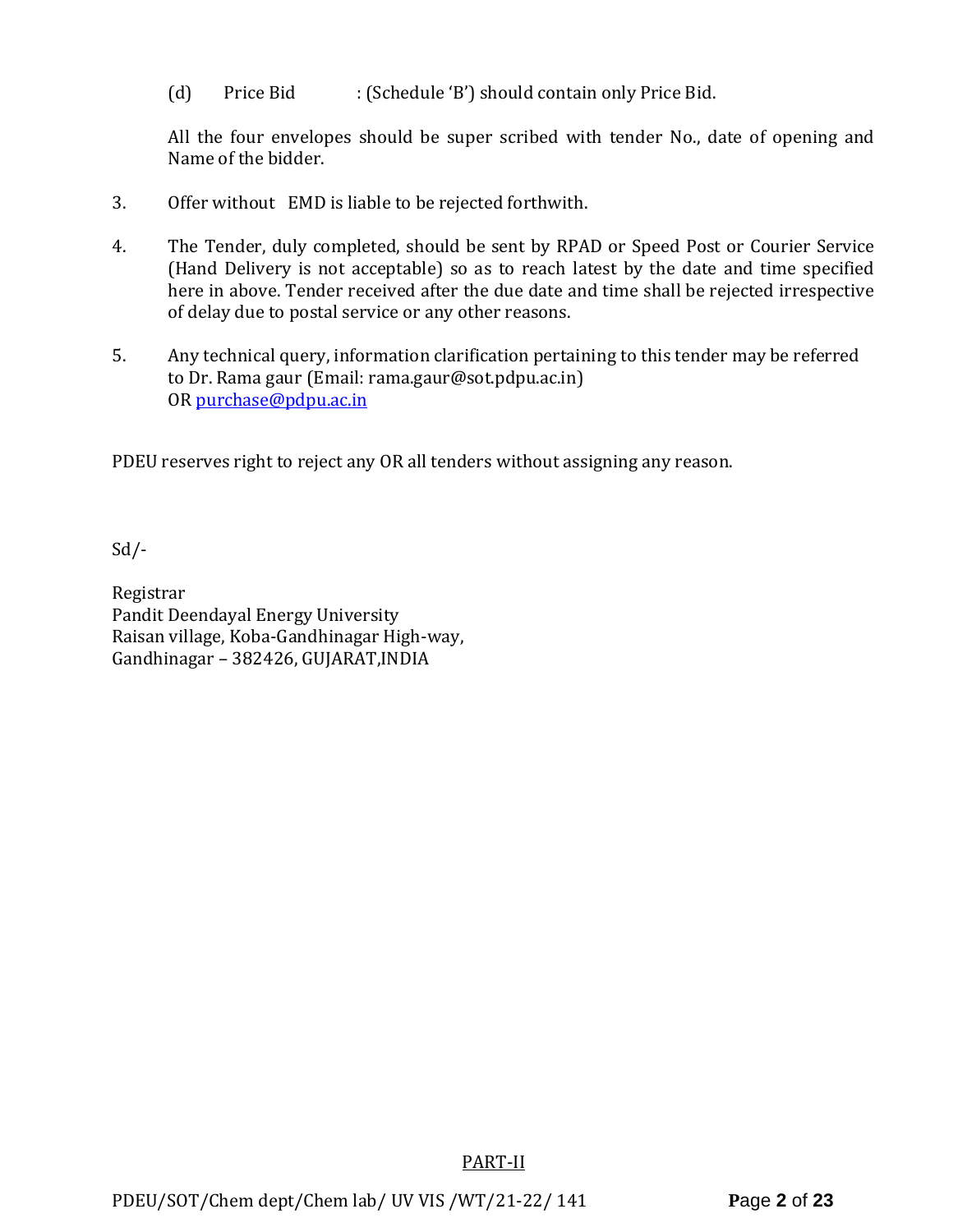# SCHEDULE-'A'

# DETAILS TECHNICAL SPECIFICATION FOR UV VIS SPECTROPHOTOMETER

| Name of the Equipment       | Specification                                                                                                                                                                                                                                                                                                                                                                                                                                                                                                                                                                                                                |    |
|-----------------------------|------------------------------------------------------------------------------------------------------------------------------------------------------------------------------------------------------------------------------------------------------------------------------------------------------------------------------------------------------------------------------------------------------------------------------------------------------------------------------------------------------------------------------------------------------------------------------------------------------------------------------|----|
| UV VIS<br>SPECTROPHOTOMETER | Wavelength range -200 nm to<br>$\bullet$<br>800 nm<br>Variable Bandwidth UV-VIS<br>Spectrophotometer<br>• Spectral Bandwidth (Variable):<br>$0.5, 1, 2, 5, 20$ nm<br>fully upgradable system where<br>you can use for high level<br>research purpose also<br>• Wavelength Accuracy: $\pm$ 0.1 nm<br>Source: Deuterium & Tungsten<br>• Wavelength Reproducibility (10)<br>measurements at $656.1$ nm): $\pm$<br>$0.1$ nm<br>• Absorbance Range: $\pm$ 4 A<br>• Photometric Noise $(RMS):$ <<br>$0.00005$ A @ 700 nm <<br>Stray Light: At 220nm (Nal) $\langle$<br>$\bullet$<br>$0.02 \%T$   At 340nm (NaNO2):<br>$< 0.02 %$ T | 01 |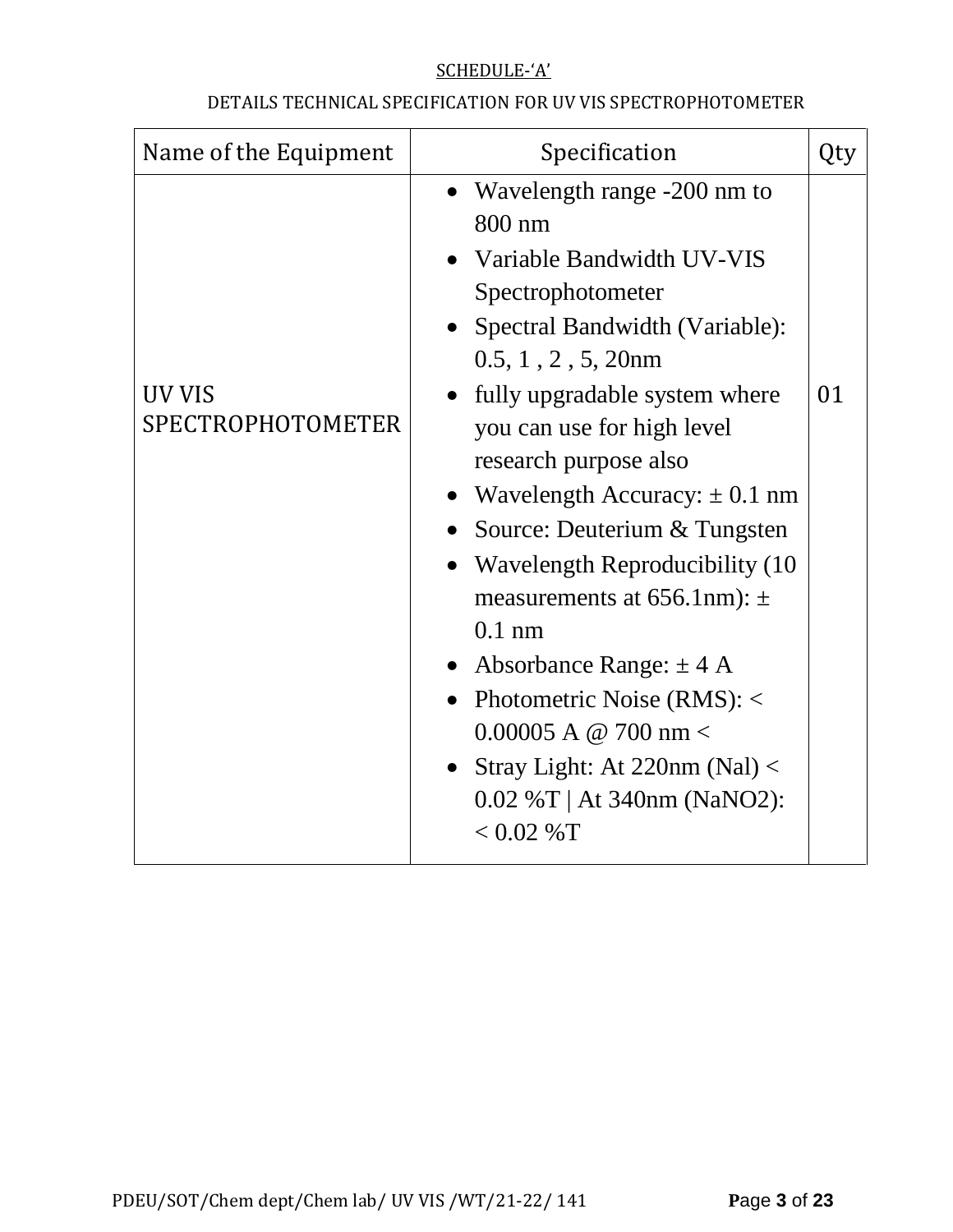#### PART-III

#### GENERAL COMMERCIAL TERMS AND CONDITIONS

#### DEFINATIONS:

- Tenderer/Supplier/Bidder: These terms are synonym and mean the firm who intends or who has submitted offer in response to this tender.
- Tender / Bid Document: means this tender document.
- PDEU: Pandit Deendayal Energy University having it office at Raisan Village, Gandhinagar-382426 and includes it's successors and assignee.
- 11. The tenderer should thoroughly read all the clauses of the tender document before submitting the duly filled in Tender.

Tenderer shall place the following ANNEXURES as FIRST EIGHT pages of their Technical Bid in the following sequence.

| <b>FIRST PAGE</b>   | <b>ANNEXURE-1</b>   |
|---------------------|---------------------|
| <b>SECOND PAGE</b>  | <b>ANNEXURE - 2</b> |
| THIRD PAGE          | <b>ANNEXURE - 3</b> |
| <b>FOURTH PAGE</b>  | <b>ANNEXURE - 4</b> |
| <b>FIFTH PAGE</b>   | <b>ANNEXURE - 5</b> |
| <b>SIXTH PAGE</b>   | <b>ANNEXURE - 6</b> |
| <b>SEVENTH PAGE</b> | <b>ANNEXURE - 7</b> |
| <b>EIGHTH PAGE</b>  | <b>ANNEXURE - 8</b> |

2 SUBMISSION OF BID DOCUMENT:

PDEU follows two bid systems. Tenderer shall submit two separate bids viz.

- a) Techno Commercial Bid (Technical Bid) and
- b) Price Bid as under.
	- (a) Technical Bid: This shall be in sealed envelope. It shall be super scribed

| Technical Bid: Tender No. | Name of Bidder: |  |
|---------------------------|-----------------|--|
|                           |                 |  |

It shall contain the following

(i) Eight pages as mentioned in condition 1 above and

TENDERERS SHOULD FURNISH THE FOLLOWING DETAILS:

[1] Technical Specifications(Part-II) and General Term & Conditions(Part –III) of Tender Document Duly Sign on each page by Authorized Signatory as token of his acceptance.

[2] Firms balance sheet of last three years

[3] Consent letter from their principals to manufacture such items.

[4] List of customers

- (ii) All the information and supporting documents for (i) above
- (iii) Details, Documents, Literature, certificates etc. for the equipment / Material offered.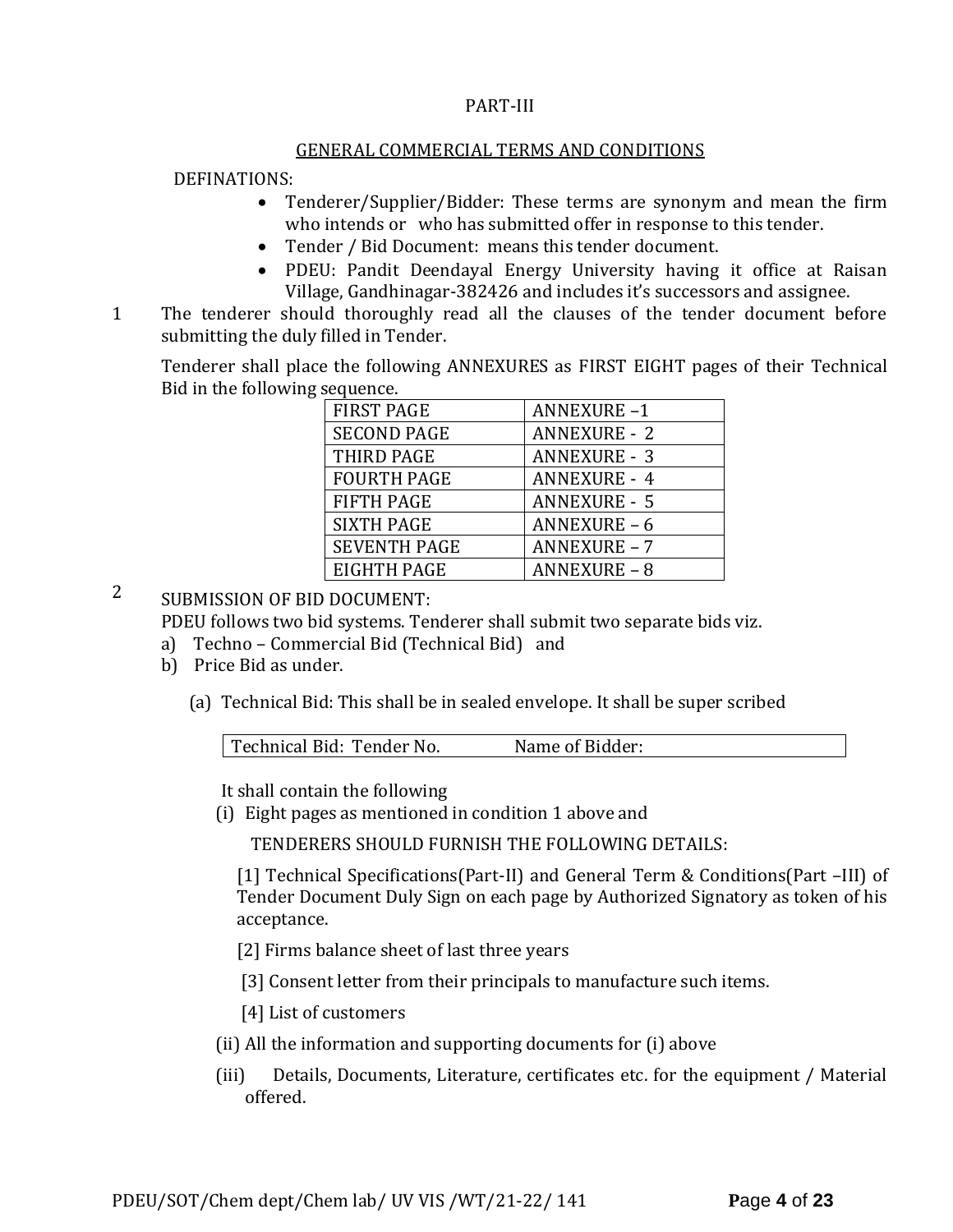(b) Price Bid: This shall be in sealed envelope.

It shall contain offer price in the form specified in the tender document as Schedule- 'B'. The Printed Price list or price in different format will render the offer liable for rejection. It shall be super –scribed as:

Price Bid: Tender No.: Name of Bidder:

c) EMD Envelope: This envelop shall contain the following:

Demand draft or Bank Guarantee, as the case may be, for EMD supporting document, as mentioned hereof, if bidder seeks exemption in EMD It shall be super – scribed as :

| EMD Envelop: | Tender No.: | Name of Bidder: |
|--------------|-------------|-----------------|
|              |             |                 |

d) Main Envelope: This envelope shall contain envelop of Technical bid, envelop of EMD and Price Bid. It shall be super – scribed as :

| Main Envelop: | Tender No.: | Name of Bidder: |
|---------------|-------------|-----------------|
|---------------|-------------|-----------------|

The entire bid document (Main envelope mentioned above) should be submitted so as to reach this office not later than 02.00 P.M. on due Date as specified in the tender notice through RPAD / Speed post or Courier only

Incomplete bids and amendments and additions to bids after opening of the bids will be ignored out rightly.

The technical scrutiny committee of PDEU shall evaluate the techno-commercial view of the tender. PDEU reserves the right to open or not to open the price bid of the bidders on the basis of their past performance of their supplied materials.

The price bid of those who are techno-commercially qualified shall only be opened.

# 3 PRICE EVALUATION:

No price preference shall be given on any account. All tenders will be evaluated on firm price end-cost basis; The parties however shall give the detailed break-up of the end cost. If PDEU feels that there is lack of serious competition or for any other reasons, PDEU may negotiate with the L-1 party. PDEU's decision to accept any or all tenders shall be final and binding on all the parties. However, the DG of PDEU or the Authorized committee at its sole discretion reserves the right to negotiate with other tenderer in case the technical specification of some or all products are found to be superior.

4 EARNEST MONEY DEPOSIT: (E.M.D.)

E.M.D. is payable @1% of the value of the items offered. The EMD is payable by Demand Draft, of any Nationalized Banks, drawn in favor of the PANDIT DEENDAYAL ENERGY UNIVERSITY, payable at Ahmedabad. If the amount of EMD is more than Rs. 25000/- the same can be paid by an irrecoverable Bank Guarantee from any nationalized Bank in a standard format prescribed by PDEU (Format given in this tender document).

# 5 DELAYED AND LATE TENDERS:

No Tender shall be accepted / opened in any case which are received after due date and time of the receipt of tender irrespective of delay due to postal services or any other reasons and PDEU shall not assume any responsibility for late receipt of tender. Any correspondence in this matter will not be entertained.

PDEU/SOT/Chem dept/Chem lab/ UV VIS /WT/21-22/ 141 **P**age **5** of **23**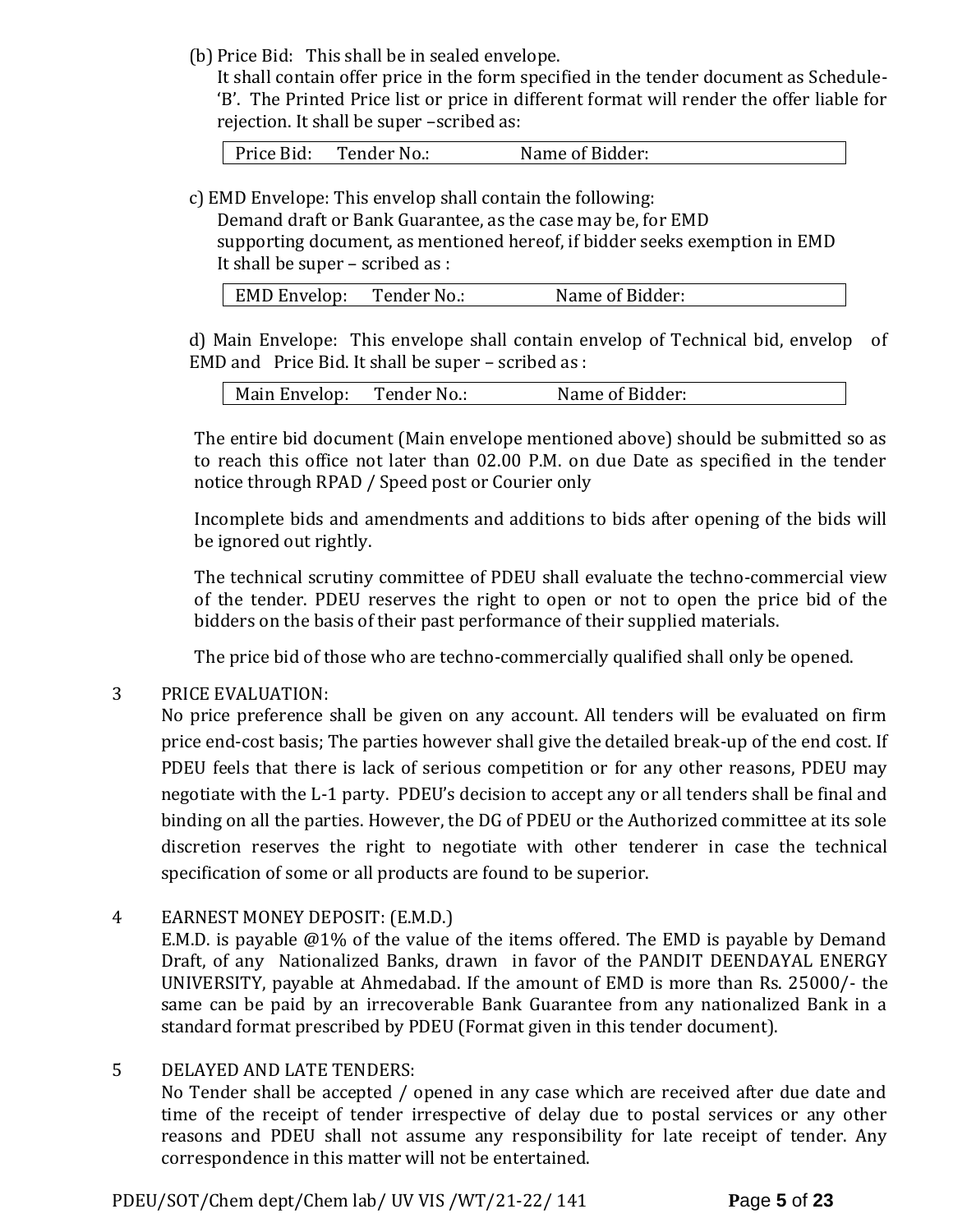# 6 PRICES:

The details of the price shall be given in Price Bid (Schedule-B) only and nowhere else. Prices quoted shall be FIRM and on F.O.R. Destination basis (i.e. PDEU,Gandhinagar). However, the Tenderer should indicate in the Price Bid, the break-up of Unit F.O.R. Destination Prices with break-up of Unit Ex-works price ,Excise duty, GST, Custom Duty, average freight, packing charges, and Insurance Charges. Tenderer should quote the Freight as well as Insurance Charges both separately as shown in price bid. Please note that payment of excise duty will be made only on Ex-Work prices. Also, please mention rate of Excise duty. If this is not specifically mentioned then PDEU will have the option to take the prices as exclusive of taxes and duties (at maximum slab rates) for the evaluation of the tenders.

The Tenderer should invariably indicate the total unit end cost price considering all their costs / calculations in the Price bid itself for each item and all sub-items if any. This is mandatory. Cost components hidden / furnished elsewhere will not be considered and will be ignored out-rightly.

Only for Traders - Tender:

[i] In case of a trader-tender, if the quotation is furnished for all inclusive rates and the rates of taxes and duties are indicated without indicating the amount, in such cases, the price is eligible for statutory variation.

[ii] Where the trader-tender quotes all inclusive rates without indicating the rate of Taxes and Duties included in the quoted price, the price is not eligible for any statutory variation.

# 7 REFUND / FORFIETURE OF E.M.D

EMD will be forfeited if (i) the tender, it covers, is withdrawn during the validity of the offer or (ii) the Tenderer fails to furnish / deposit the Performance Guarantee towards Execution Period (security deposit).

EMD of the unsuccessful tenderer's will be returned without intimation within 60 days of placing of the order to the successful Tenderer subject to the unsuccessful bidder returning the original receipt of the EMD together with the advance stamped receipt, to the Accounts Officer of PDEU.

EMD will be returned to the successful bidders, only on their submission of performance guarantee towards execution period against order released to them.

# 8 PERFORMANCE GUARANTEE (PG) TOWARDS EXECUTION PERIOD: (i.e. SECURITY DEPOSIT):

Successful tenderers will be required to pay an amount equivalent to 10% (Ten) of the value of the purchase order as Performance Guarantee (Security Deposit) within 10 days from the date of the purchase order failing which the purchase order is liable to be cancelled at the cost and the risk of the successful Tenderer (at the discretion of PDEU).

It can be paid by Demand Draft drawn in favour of PANDIT DEENDAYAL ENERGY UNIVERSITY payable at Ahmedabad or in the form of Bank Guarantee from Nationalized Bank if the amount is more than Rs.35,000/-.

The Bank Guarantee will be executed on the standard form prescribed by PDEU as APENDIX - I.

The Bank Guarantee so furnished should have clear one time validity till the completion of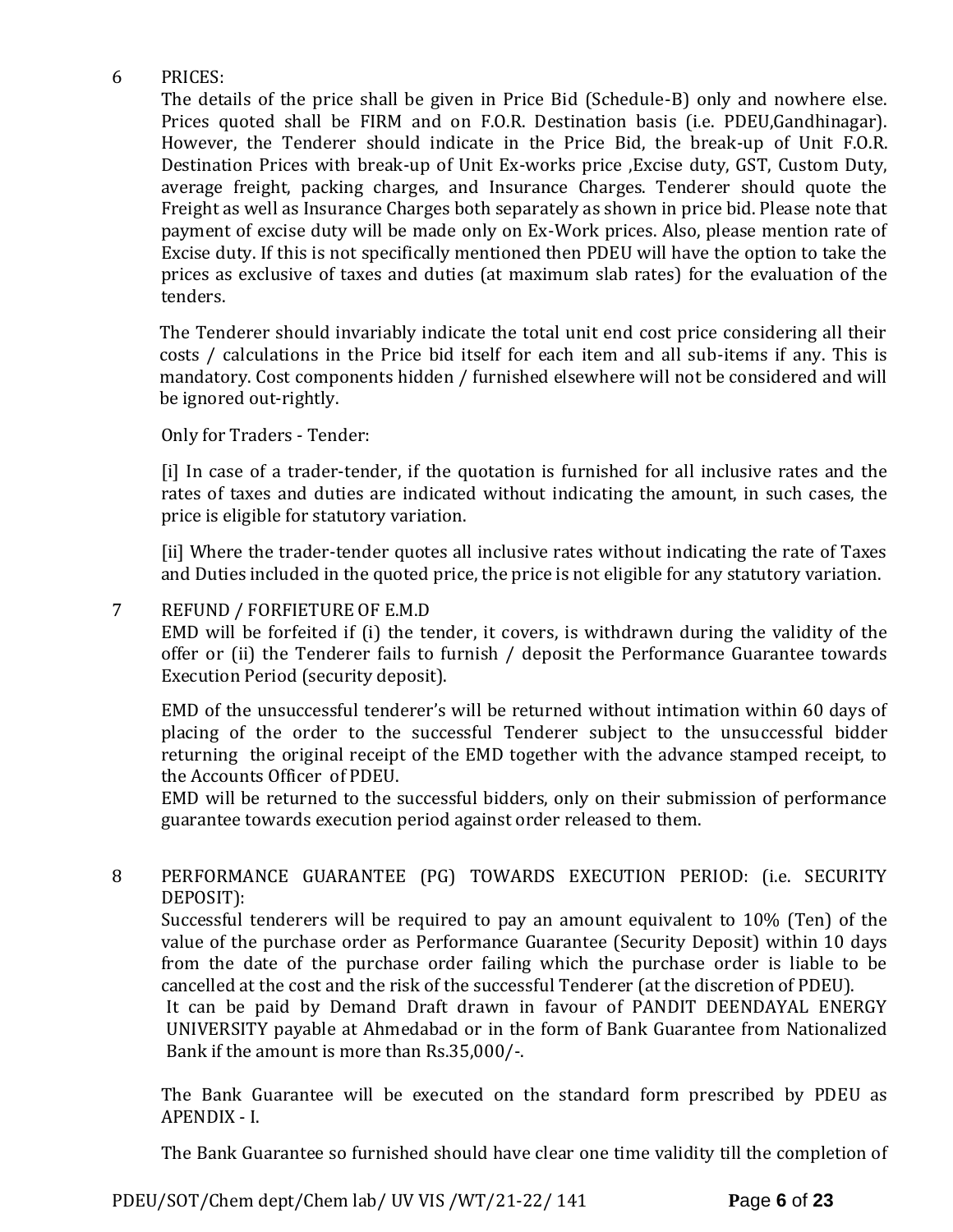the order in all respects. Bank Guarantee for Interim period will not be acceptable. If by any reasons the supply period is extended then the supplier shall undertake to renew the Bank Guarantee at least one month before the expiry of the validity failing which PDEU will be free to encash the same.

The successful bidder/s shall have also to furnish PG (as specified here of) for the contract value towards warranty / guarantee period separately as applicable as per tender conditions.

Performance Guarantee towards Execution Period (Security Deposit) will be returned on successful completion of the Order and only after the Performance Guarantee towards warrantee/guarantee, as mentioned above, is submitted.

# 9 VALIDITY OF THE OFFERS:

The offers shall to be kept valid for a period of 120 days from the date of opening of technical bids. In case the finalization of the tender is likely to be delayed, the tenderers will be asked to extend the same without change in the prices or any terms and conditions of the offer. If any change is made, original or during the extended validity period, the offers will be liable for outright rejection without entering into further correspondence in this regard and no reference will also be made.

# 10 TRUCK RECEIPT (T.R) / AIRWAY BILL (A.B)

All the Goods should be dispatched freight paid and the A.B / T.R should be forwarded directly to PDEU Office at Raisan Village, Gandhinagar. The demurrage charges, if any, paid by the PDEU due to delay in informing PDEU or any other reason attributable to supplier, will be deducted from his bill. It is essential that packing notes and invoices are furnished in respect of every consignment.

The supplier will be responsible for any damages / shortage claim rejected by the respective Authorities for want of a clear A.B / T.R.

Materials may be dispatched by any convenient mode of transport and up to PDEU i.e. F.O.R Destination.

# 11 PACKING AND FORWARDING CHARGES:

The prices shall be inclusive of packing & forwarding charges. The Materials should be strongly and adequately packed to ensure safe arrival at destination. The materials dispatched from overseas by Air / Shipping should be packed such that it can withstand rough handling and possible corrosion due to exposure to salt laden atmosphere, salt spray or open storage. All packing must be clearly marked with order Number and consignee's name and address.

# 12 TRANSIT INSURANCE:

All the materials will be required to be supplied up to Destination against all transit risks, such as damage, loss, theft, fire, etc. The insurance period shall cover 15 days after the date of receipt of materials at site to enable PDEU to check up stores fully. The suppliers will be responsible for free replacement of such stores which have been received short, damaged or broken within 15 days.

The cost of damaged, defective stores materials will however be deducted from the bills of the suppliers and will be refunded only after replacement thereof. It will be the responsibility of the supplier to lodge claim against the insurance on receiving necessary advice from PDEU.

# 13 ACCEPTANCE OF STORES:

The equipments/ materials to be supplied against this tender are subject to their acceptance by PDEU or any other Officer deputed for this purpose.

PDEU/SOT/Chem dept/Chem lab/ UV VIS /WT/21-22/ 141 **P**age **7** of **23**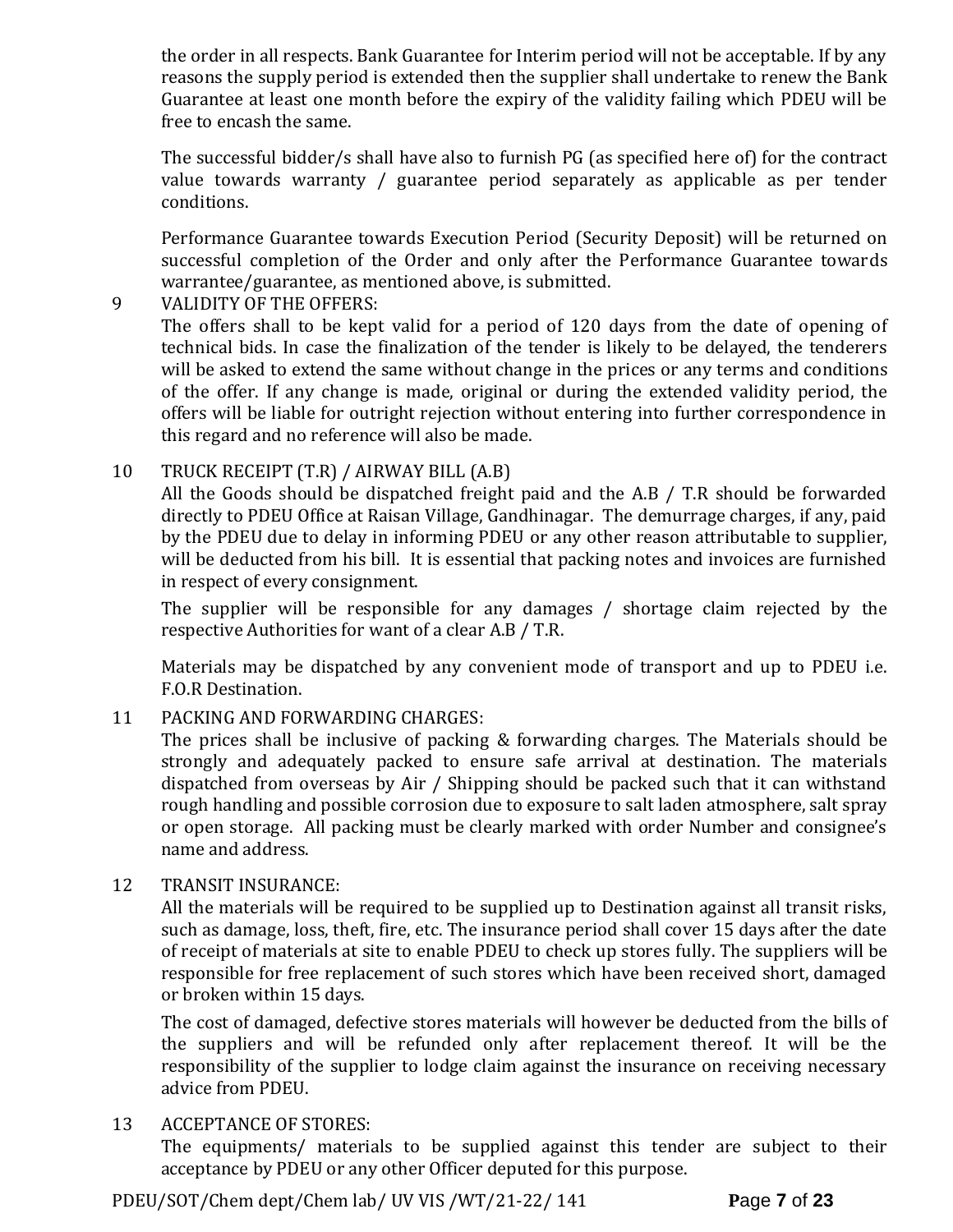14 UNLOADING:

Unless specified otherwise in the purchase order, Unloading of the materials shall be arranged by PDEU.

# 15 STATUTORY VARIATION:

Any statutory increase or decrease in the taxes and duties subsequent to the offer under this tender if it takes place within the original contractual delivery date will be to PDEU account subject to the claim being supported by documentary evidence. No increase due to such variation shall be allowed for the portion of the delivery after the original contractual delivery date. However, if any decrease takes place after the contractual delivery date, the advantage will have to be passed on to PDEU.

# 16 PAYMENT TERMS :

- A. In case of Domestic(i.e. Indian) Supplier the payment Terms as Under :-
	- 70% of Payment only after proper verification of the delivered equipments by the vender.
	- Remaining 20% Payment of invoice value within one month on successful installation, Commissioning and training.
	- 10% Payment will be released after submission of PBG.
- B. In case of Foreign Supplier the Payment Terms is as Under :-
	- 90 % payment through Irrevocable Letter of Credit.
	- 10 % payment through Wire Transfer within 5 (five) Working Days after the date of Successful Commissioning and Installation of the System. OR
	- 90% payment will be released through wire Transfer within 5 (five) Working Days after receipt of the material.
	- 10% payment will be released through Wire Transfer within 5 (five) Working Days after the date of Successful Commissioning and Installation of the System. OR
	- 100 % through Wire Transfer within 5 (five) Working Days after the date of Successful Commissioning and Installation of the System.
	- Installation: All arrangement for installation must be made by concern Vender.

# 17 REPEAT/ADDITIONAL ORDERS:

PDEU reserves the right to place repeat order / additional order on the successful tenderers up to 25% of the original quantity of the P O at the same prices, terms and conditions stipulated in the original contract during three months from the date of Purchase Order.

# 18 DELIVERY PERIOD:

The Tenderers will have to quote a firm delivery period subject to the force Majeure conditions as accepted by PDEU. Tenderer should mention their delivery period. Time being the essence of this tender, delivery period shall be strictly adhered to. Delay in execution of order on account of any reasons will be subject to levy of penalty.

# 19 PENALTY FOR LATE DELIVERY:

In case, the materials are not delivered within the period stipulated in the order, penalty shall be levied at  $\frac{1}{2}\%$  per week on the prices (End cost excluding taxes) subject to maximum 10% reckoned on the value of late delivered supplies.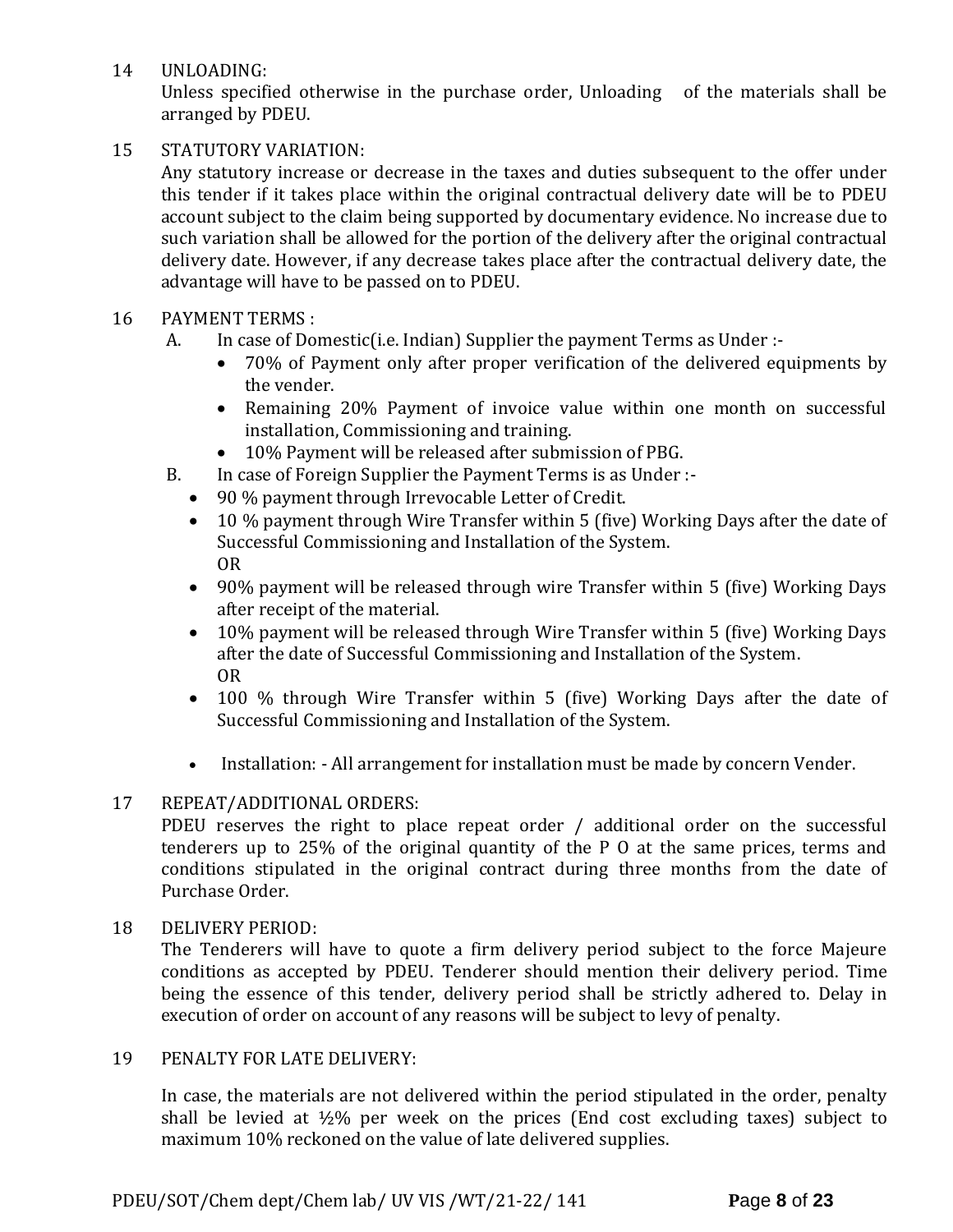Due consideration will be given to waive levy of penalty for the reasons absolutely beyond suppliers control for which documentary evidence will have to be provided. The request for extension in delivery giving reasons and supporting documents shall have to be made available within one month on completion of the supply, and no request to waive levy of penalty will be entertained / reviewed during the execution of order.

# 20 EXTENSION IN CONTRACTUAL DELIVERY DATE:

It will be supplier's responsibility to ensure that goods are delivered within the stipulated delivery period. However, if PDEU may consider extension of delivery period with or without statutory variations, for the reasons beyond the control of the tenderer and subject to the Penalty as mention hereof.

Such extension will be subject to the following conditions.

[a] No increase in price on account of any statutory increase in or fresh imposition of customs duty, excise duty, GST or on account of any other tax or duty shall be admissible on the material delivered after the original contractual delivery date.

[b] Notwithstanding any stipulation in the contract for increase in price on any other ground, no such increase which has become effective on or after the contractual delivery date shall be admissible on material delivered after the original contractual delivery date.

[c] Nevertheless, PDEU shall be entitled to the benefit of any decrease in price on account of reduction in or remission of customs duty, excise duty, GST or on account of any other tax or duty or on any other ground as stipulated in the P.O., which takes place on or after the contractual delivery date of the said P.O. for the material delivered after the original contractual delivery date.

# 21 REPLACEMENTS OF GOODS BROKEN, DAMAGED OR SHORT:

In the event of any material or part thereof found broken or damaged or received short during transit or during installation or Commissioning or testing at site, before commissioning in service the suppliers shall replace the same free of cost. However, PDEU will recover amount equivalent to the cost of such damaged / broken / short supplied materials and will repay when actual replacement is given.

# 22 POST TENDER CORRESPONDENCE / ENQUIRIES:

The Tenderer will be refrain from pursuing / canvassing the matter, directly or indirectly with any Office of PDEU as otherwise the same would amount to disqualification of the tender.

- 23 PDEU shall have the right to make any changes, additions / deletions or modifications in any terms / conditions or quantity of the tender and / or specifications as may be deemed necessary by PDEU at its sole discretion at any time before the due date of opening of the tender.
- 24 PDEU does not accept the printed conditions of any Tenderer. It will be ignored without any reference; hence tenderers should withdraw such printed conditions if they have any. PDEU shall accept only unconditional tender.
- 25 If technical deviations furnished by the Tenderer are not agreeable to PDEU, the offers may be ignored. However it will be solely at discretion of PDEU to consider the technical deviations OR not for considering the Tenderer. No correspondences of the Tenderer will be entertained in this matter.
- 26 Please indicate whether the goods offered are first sale or second sale so as to determine

PDEU/SOT/Chem dept/Chem lab/ UV VIS /WT/21-22/ 141 **P**age **9** of **23**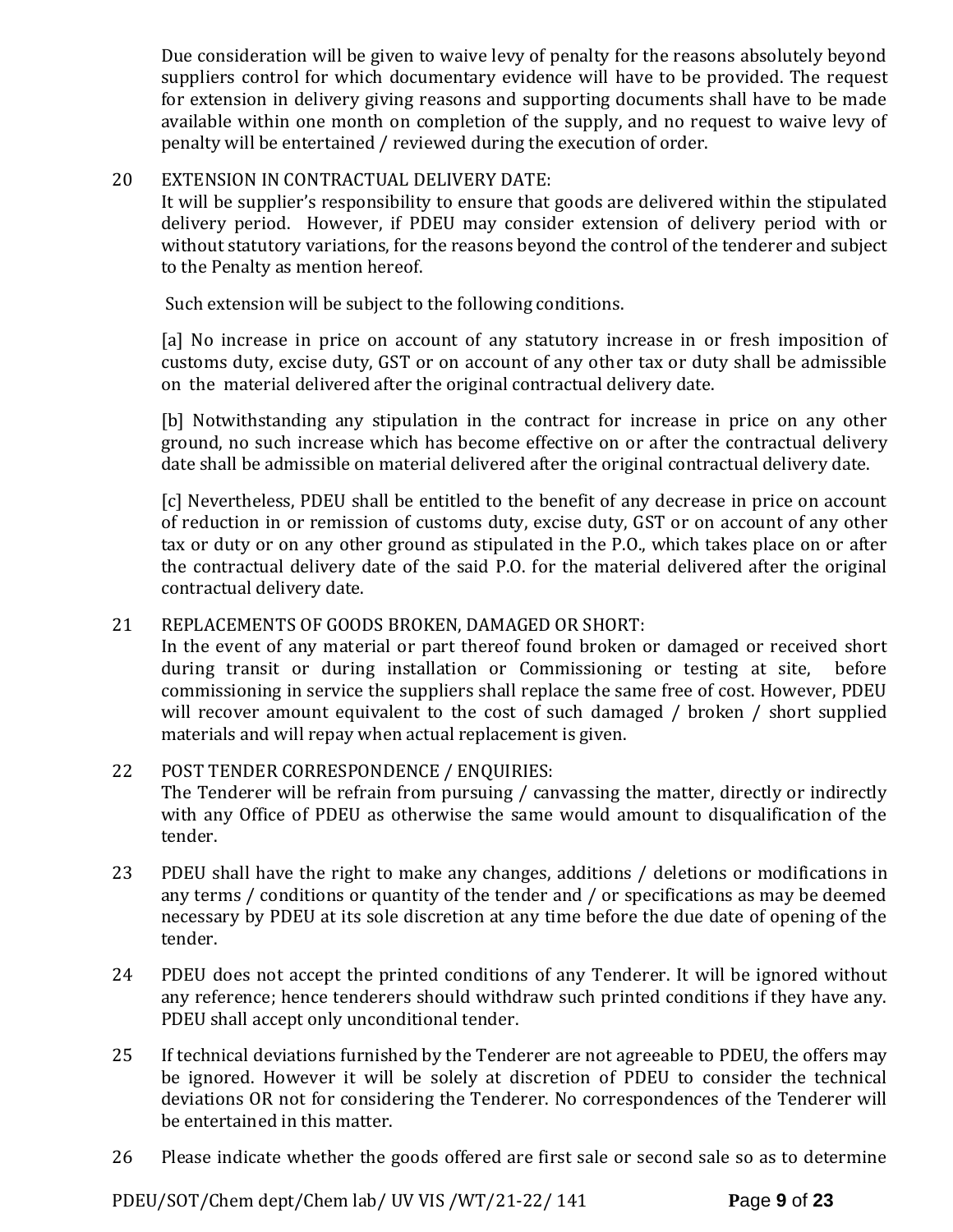the payment of GST.

- 27 Revision of prices or any commercial terms affecting the price after opening of technical bids shall not be considered and will be ignored.
- 28 Tenderers shall indicate the name of their partners of their manufacturing firm.
- 29 Tenderer should specifically mention in the offers the name of the Partners / Proprietor / Directors who is / are the signing authority.

# 30 GUARANTEE:

If the goods, stores and equipments found defective due to bad design or workmanship the same should be repaired or replaced by the tenderer free of charge if reported within 18 months of their receipt at site or 12 months from the date of commissioning of equipments whichever is earlier. Tenderer will be responsible for the proper performance of the equipments / materials for the respective guarantee period.

# 31 APPROVAL:

The goods shall be subject to the approval of PDEU after receipt of the Material at site.

32 PDEU would prefer the offers from manufacturers directly. All the manufacturers should quote for those items, which are actually manufactured at / rolled by their plants. This should be strictly adhered.

PDEU reserves the right to inspect, suppliers factory at any time during the currency of the contract in case order is placed on supplier and also to inspect manufactured material before testing / packing / dispatch.

- 33 If in any company, the interest of any employee of the PDEU. or his relative as defined in Section VI of the Company's Act. 1956, is 10% or more, PDEU will not deal with such company at all. Tenderer therefore, must specifically disclose this fact in his technical Bid. Non-disclosure of such facts would disqualify the Tenderer for further dealing with PDEU.
- 34 TERMINATION OF CONTRACT:

In case, the supplier fails to deliver the stores / materials / equipments or any consignment thereof within contractual period of delivery or in case the stores are found not in accordance with prescribed specification and/or the approved sample, PDEU shall exercise its discretionary power as under:

[a] To recover, from the supplier as agreed, by way of penalty clause above,

or

[b] To purchase from elsewhere, after giving notice of 15 days to the supplier, on his account and his risk

or

[c] To cancel the contract.

or

[d] PDEU at any time terminate the contract by giving written notice to the qualified Bidders/Tenderer without compensation to the qualified tenderer, if he become bankrupt or otherwise, insolvent or in case of dissolution of firm or winding up of company provided that such termination will not prejudice or effect any right of action or remedy which has thereafter to the University.

In the event of the risk purchase of stores of similar description, the opinion of PDEU shall be final. In the event of action taken under clause (a) or (b) above, the supplier shall be liable to pay for any loss which PDEU may sustain on this account

Further, "PDEU" reserves the right to terminate the Contract (i.e. Purchase order) at any time, without assigning any reasons, whatsoever, by giving a notice or not less than period

PDEU/SOT/Chem dept/Chem lab/ UV VIS /WT/21-22/ 141 **P**age **10** of **23**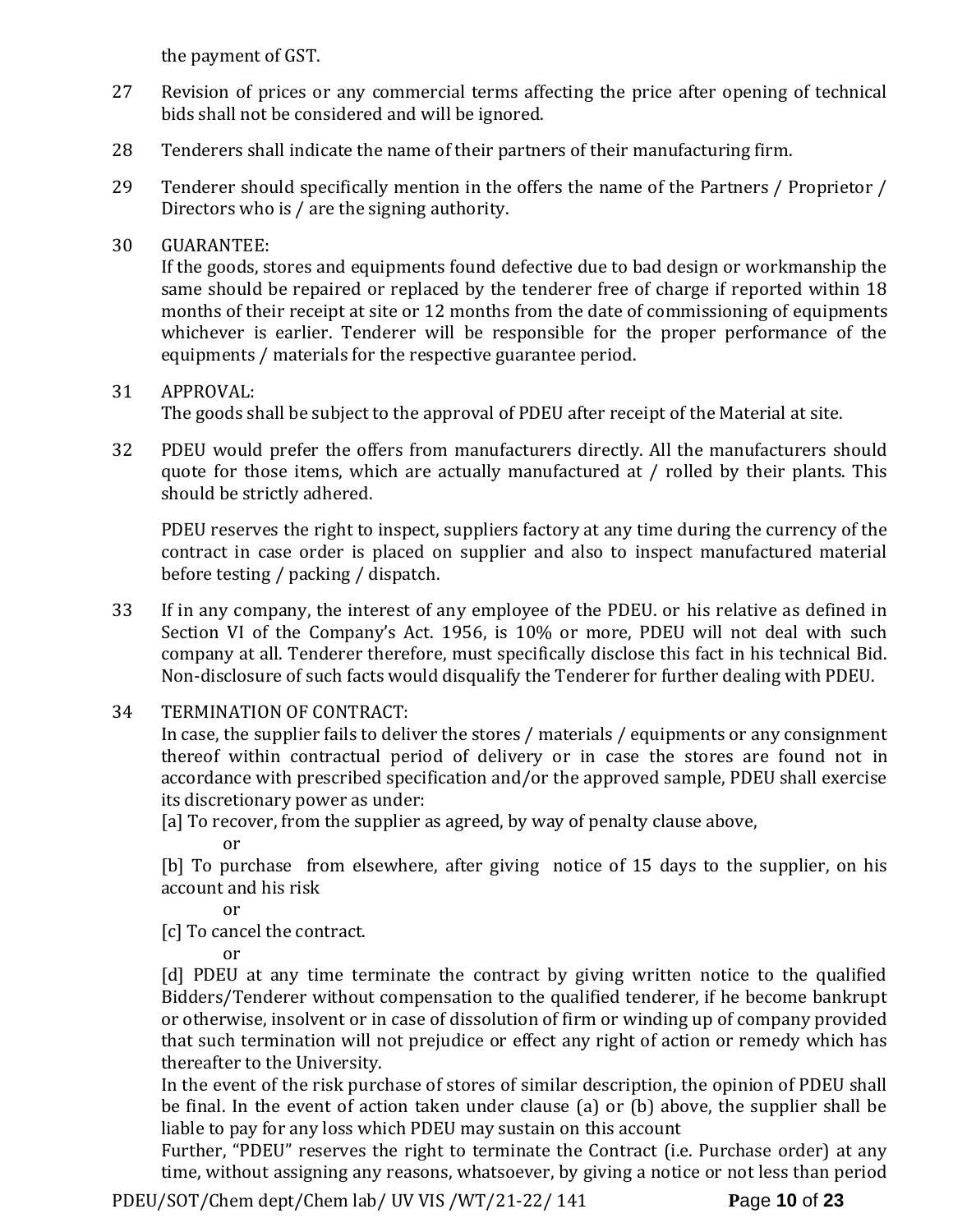of ONE month. Suppliers will not be entitled for any compensations / damages / losses, refund by PG whatsoever, on account of such termination of the Contract."

# 35 ARBITRATION:

All questions, disputes or differences whatsoever which may at any time arise between the parties to this agreement touching the agreement or subject matter thereof, arising out of or in relation to there and whether as to construction or otherwise shall be referred to the decision of the Sole Arbitrator, appointed by the PDEU, for that purpose, who shall be a retired High Court Judge or retired District and Sessions Judge, and the decision of the said Arbitrator shall be final and binding upon the parties. Reference to the arbitration shall be governed by the provisions of Indian Arbitration & Conciliation Act. 1996 as amended from time to time and the rules made there under.

# 36 JURISDICTION:

All questions, disputes or differences arising under, out of or in connection with the Tender / Contract shall be subject to the exclusive jurisdiction of Ahmedabad court.

- 37 If the tenderer is an Agent, he will have to give information and declare the name of the principal from which he will source the materials along with company's written confirmation about quality and backup performance guarantee. Only on getting complete information from Agent, such offer, if found suitable, shall be considered.
- 38 PDEU reserves the right to cancel any or all the offers / bids or to accept any offer without assigning any reasons.

In case PDEU finds that there is an attempt of cartel in the prices, PDEU reserves the right to consider or reject any or all the parties offers without assigning any reasons thereof.

- 39 PDEU reserves the right to increase or decrease the quantity against each item/s while placing the order.
- 40 The names of the Partners / Directors / Sole Proprietors and responsible person and his updated Address / Telephone, Fax Numbers etc. should be invariably mentioned in the Annexure provided for this purpose in this document.
- 41 The Tenderer must give in his offer, the full name and address with phone, Fax & mobile numbers of the Authorized Representative to do liaison work with PDEU on their behalf.
- 42 The tenderers should invariably write the name and address of the Company, both on sealed covers of EMD, Technical & Price Bids. The tender covers without the name and address will not be opened.
- 43 The tenderers are required to furnish the technical information and the Guaranteed technical particulars (GTP) along with company seal and signature of the Tenderer on each and every page / papers of the tender documents.
- 44 Tenderer should invariably fill up all the details of all the Annexure/s including the prices in the Price Bid Annexure of this tender document and should be duly signed by authorized signatories with their rubber stamp and along with Company's seal / stamp affixed on each paper.
- 45 If the Tenderer fails to pay the Security Deposit or defaults in execution of the orders placed or if PDEU suffers any financial loss due to this, then PDEU will be at liberty to adjust the amount from other orders of the same firm or by encashing the Bank Guarantee.
- 46 All the tenderers must ensure that all the relevant documents / papers submitted with the

PDEU/SOT/Chem dept/Chem lab/ UV VIS /WT/21-22/ 141 **P**age **11** of **23**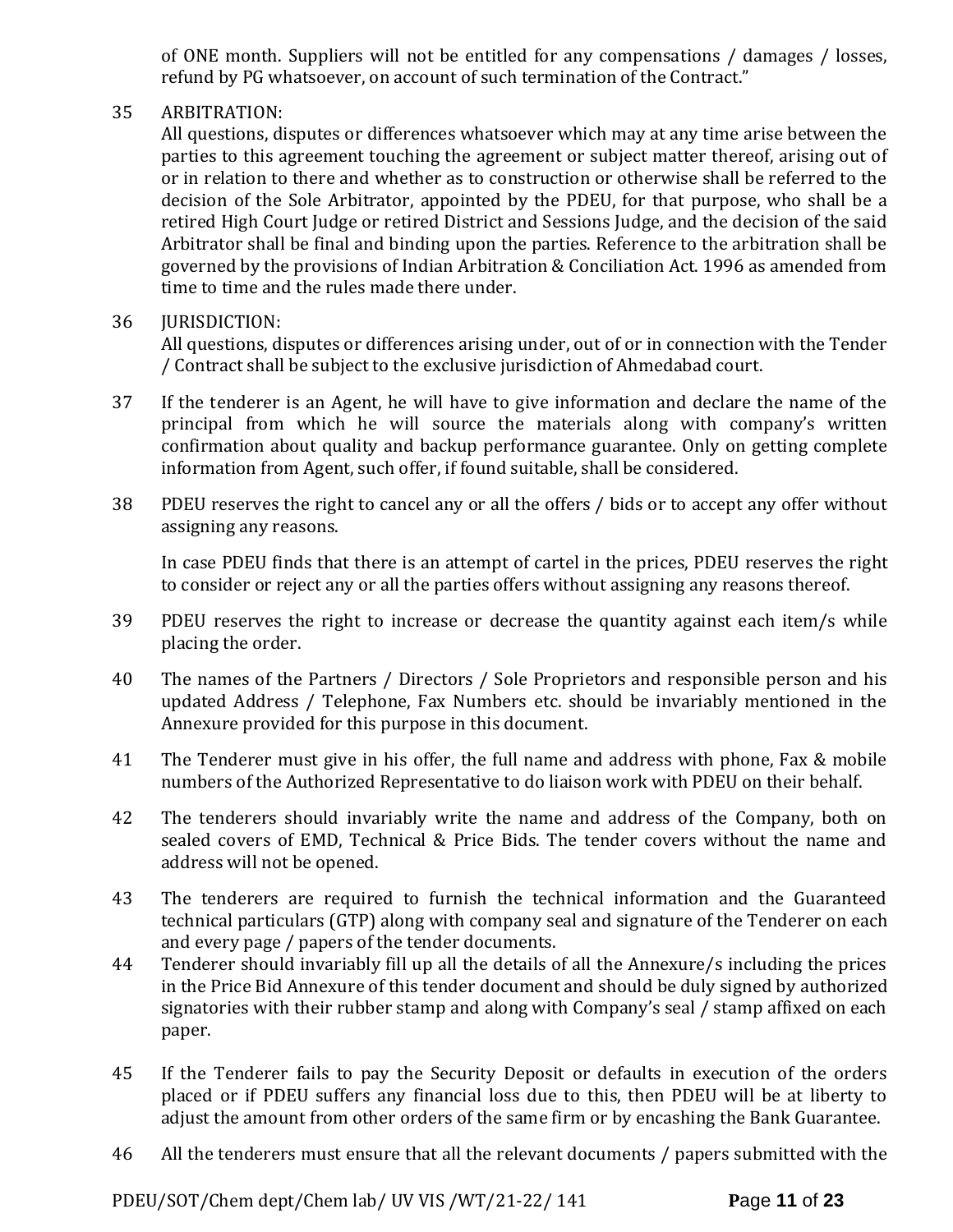tender should be serially numbered, properly bounded / tied together and properly documented.

47 All the above points should be complied by the Tenderers. If not, tenders are likely to be ignored without making any further reference.

--------------------×--------------------------×-------------------------×------------------------×-------------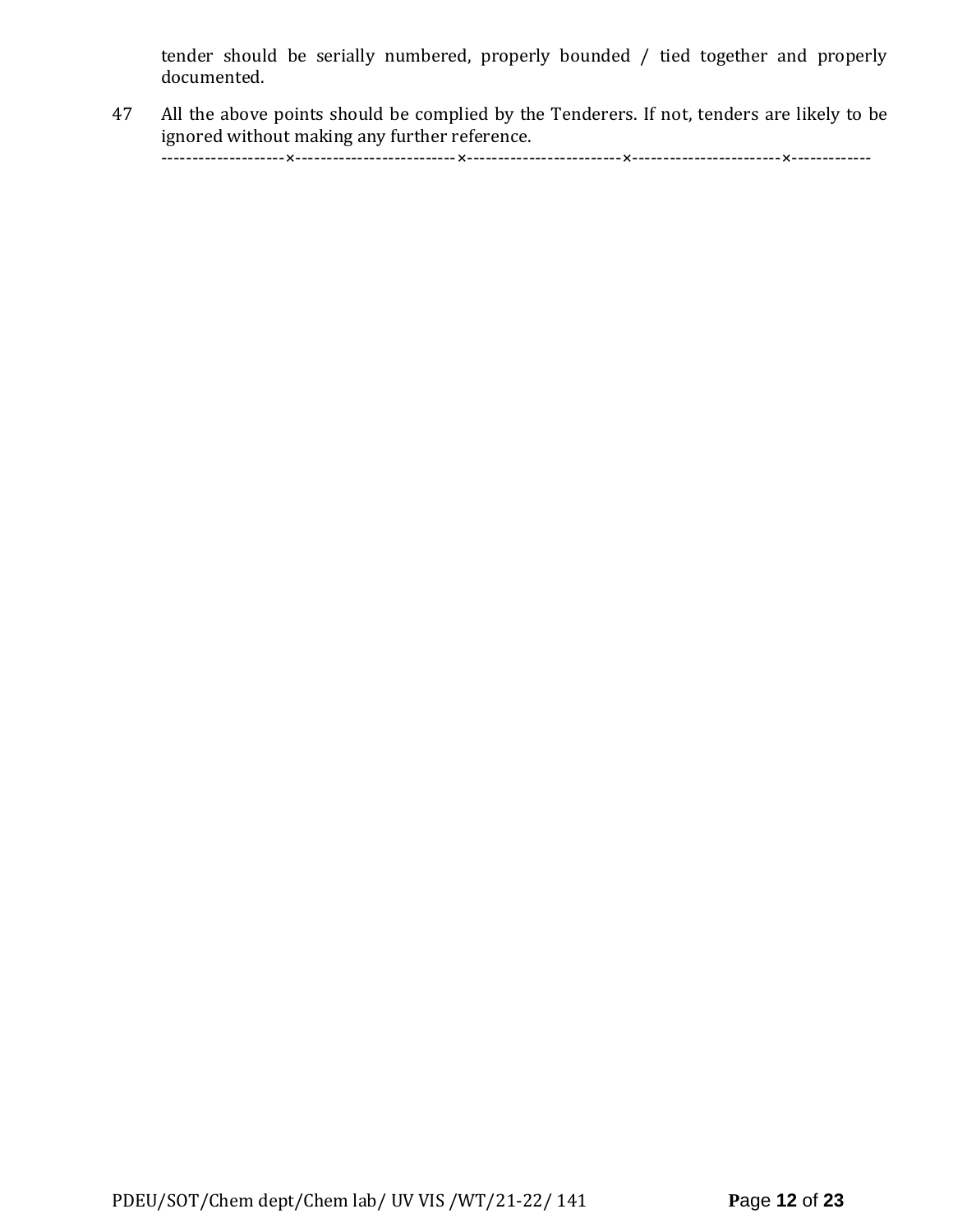#### E. M. D. BANK GUARANTEE FORMAT

FOR TENDER NO. PDEU / \_\_\_\_\_\_\_\_\_\_\_\_\_\_\_\_\_\_\_\_\_\_\_\_\_\_\_\_\_\_\_\_ \_

# APPENDIX – I (BANK GUARANTEE ON NON-JUDICIAL STAMP PAPER OF Rs.100/-)

Messer's WHEREAS \_\_\_\_\_\_\_\_\_\_\_\_\_\_\_\_\_\_\_\_\_\_\_\_\_\_\_\_\_\_\_\_\_\_\_\_\_\_\_\_\_\_(Name & Address of the Firm) having their registered office at \_\_\_\_\_\_\_\_\_\_\_\_\_\_\_\_\_\_\_\_\_\_\_\_\_\_\_\_\_\_\_\_\_\_\_\_\_ (Address of the firms Registered office) (Hereinafter called the 'Tenderer') wish to participate in the tender No. \_\_\_\_\_\_\_\_\_\_\_\_\_\_\_ for \_\_\_\_\_\_\_\_\_\_\_\_\_\_\_\_\_\_\_\_\_\_\_\_\_\_\_\_\_ of (Supply/Erection/Supply & Erection Work) (Name of the material/equipment/Work) for\_\_\_\_\_\_\_\_\_\_\_\_\_\_\_\_\_\_\_\_\_\_\_\_\_\_\_ PANDIT DEENDAYAL ENERGY UNIVERSITY and WHEREAS a Bank Guarantee for (Hereinafter called the "Beneficiary") Rs. \_\_\_\_\_\_\_\_\_\_(Amount of EMD) valid till \_\_\_\_\_\_(Mention here date of validity of this guarantee which will be 4 (FOUR) months beyond initial validity of Tender's offer) is required to be submitted by the tenderer along with the tender.

We,

 (Name of the Bank and address of the Branch giving the Bank Guarantee) having our registered office at \_\_\_\_\_\_\_\_\_\_\_\_\_\_\_\_\_\_\_\_\_\_(Address of Bank's registered office) hereby give this Bank Guarantee No.\_\_\_\_\_\_\_\_\_\_\_\_\_\_\_\_ dated \_\_\_\_\_\_\_\_\_ and hereby agree unequivocally and Unconditionally to pay within 48 hours on demand in writing from the PANDIT DEENDAYAL ENERGY UNIVERSITY or any officer authorized by it in this behalf any amount not exceeding Rs. (Amount of E.M.D.), (Rupees \_\_\_\_\_\_\_\_\_\_\_\_\_\_\_\_\_(In words) to the said PANDIT DEENDAYAL ENERGY UNIVERSITY on behalf of the Tenderer.

We\_\_\_\_\_\_\_\_\_\_\_\_\_\_\_\_\_\_\_\_\_\_\_\_\_\_\_\_\_\_\_\_\_(Name of the Bank) also agree that withdrawal of the tender or part thereof by the tenderer within its validity or Non submission of Security Deposit by the Tenderer within one month from the date tender or a part thereof has been accepted by the PANDIT DEENDAYAL ENERGY UNIVERSITY would constitute a default on the part of the Tenderer and that this Bank Guarantee is liable to be invoked and encashed within its validity by the Beneficiary in case of any occurrence of a default on the part of the Tenderer and that the encashed amount is liable to be forfeited by the Beneficiary.

This agreement shall be valid and binding on this Bank upto and inclusive of (Mention here the date of validity of Bank) and shall not be terminable by notice or by Guarantee) change in the constitution of the Bank or the firm of Tenderer Or by any reason whatsoever and our liability hereunder shall not be impaired or discharged by any extension of time or variations or alternations made, given, conceded with or without our knowledge or consent by or between the tenderer and the PDEU.

NOT WITH STANDING anything contained hereinbefore our liability under this guarantee is restricted to Rs.  $(Amt. of E.M.D.)$  (Rupees \_\_\_\_\_\_\_\_\_\_\_\_\_\_\_\_\_\_\_\_\_\_\_\_\_\_\_\_\_\_\_\_\_\_\_\_\_) (In words). Our Guarantee shall remain in force till\_\_\_\_\_\_\_\_\_(Date of validity of the Guarantee). Place: Date:

Please Mention here Complete Postal Address of the Bank with Branch Code, Telephone and Fax Nos.

# SIGNATURE OF THE BANK'S AUTHORISED SIGNATORY WITH OFFICIAL SEAL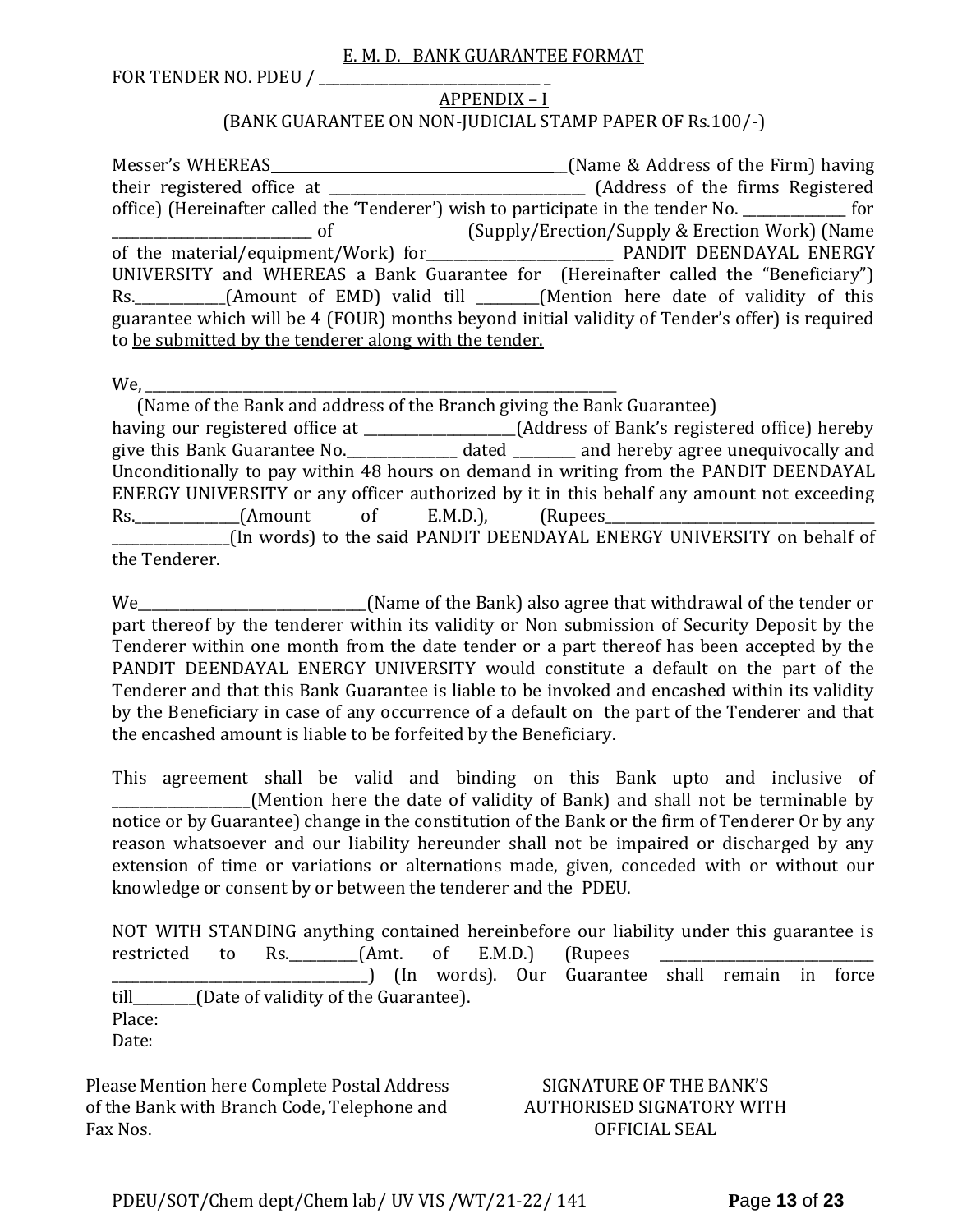#### ON STAMP PAPER OF RS.100/-

#### FORM OF BANKER'S UNDERTAKING

[For Performance Guarantees (PG) as per clause no.8 of commercial terms and conditions]

We, Bank of\_\_\_\_\_\_\_\_\_\_\_\_\_\_\_\_\_\_\_\_\_\_\_\_hereby agree unequivocally and unconditionally to pay within 48 hours on demand in writing from the PANDIT DEENDAYAL ENERGY UNIVERSITY. or any Officer authorized by it in this behalf any amount up to and not exceeding Rs.\_\_\_\_\_\_\_\_\_\_\_\_\_\_\_\_\_\_\_ (in words) Rupees\_

\_\_\_\_\_\_\_\_\_\_\_\_\_\_\_\_\_\_\_\_\_\_\_\_\_\_\_\_\_\_\_ to the said PANDIT DEENDAYAL ENERGY UNIVERSITY on behalf on  $M/s$ .

who have entered into a contract for the supply/works specified below:

P.O. (A/T) No.\_\_\_\_\_\_\_\_\_\_\_\_\_\_\_\_\_\_\_\_\_\_\_\_\_\_dated\_\_\_\_\_\_\_\_\_.

This agreement shall be valid and binding on this Bank upto and inclusive of \_\_\_\_\_\_\_\_\_\_

and shall not be terminable by notice or by change in the constitution of the Bank or the firm of Contractors / Suppliers or by any other reasons whatsoever and our liability hereunder shall not be impaired or discharged by any extension of time or variations or alterations made, given conceded or agreed, with or without our knowledge or consent, by or between parties to the said within written contract.

"NOTWITHSTANDING" anything contained herein before our liability under this guarantee is restricted to Rs.\_\_\_\_\_\_\_\_\_\_\_\_\_\_\_\_\_\_\_\_\_\_\_\_\_

(Rupees\_\_\_\_\_\_\_\_\_\_\_\_\_\_\_\_\_\_\_\_\_\_\_\_\_\_\_\_\_\_\_\_\_\_\_\_\_\_\_\_\_\_\_\_\_ only). Our guarantee shall remain in force until

Place: Date:

\_\_\_\_\_\_\_\_\_\_\_.

Please Mention here Complete Postal Address of the Bank with Branch Code, Telephone and Fax Nos.

SIGNATURE OF THE BANK'S AUTHORISED SIGNATORY WITH OFFICIAL ROUND SEAL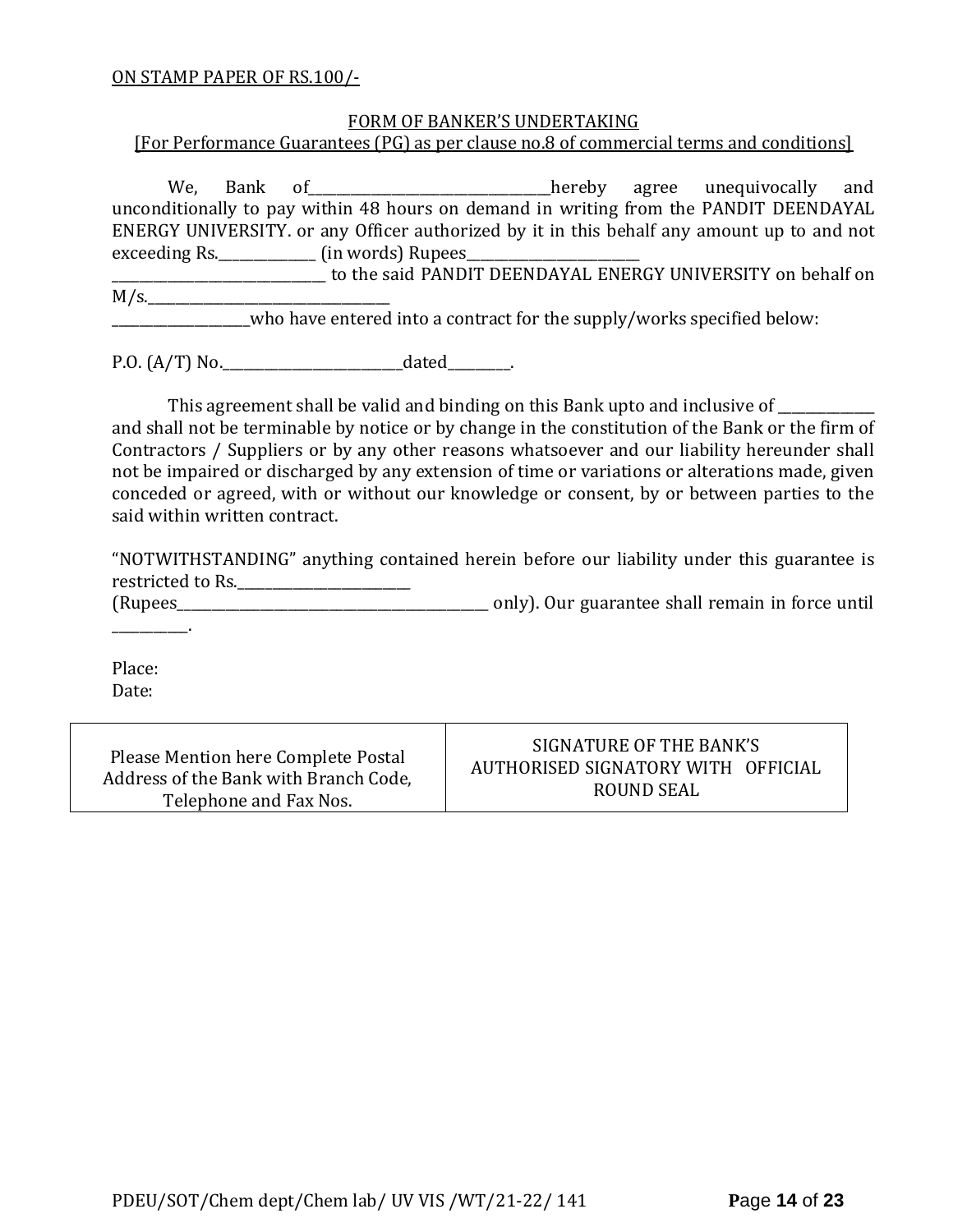#### ANNEXURE – 1

I / WE, confirm that following documents are attached with the technical bid of the offer and should be placed as a **First page** of offer.

| Sr.<br>N <sub>o</sub> | <b>Details</b>                                                  | Confirmation<br>(Tick $\sqrt{ }$ any one) |
|-----------------------|-----------------------------------------------------------------|-------------------------------------------|
| $\mathbf{1}$          | Firm's details as per "Annexure -2"                             | YES / NO                                  |
| $\overline{2}$        | "Annexure-3"                                                    | YES / NO                                  |
| 3                     | Delivery schedule as per "Annexure- 4"                          | YES / NO                                  |
| $\overline{4}$        | Past experience details as per "Annexure-7"                     | YES / NO                                  |
| 5                     | PDEU technical specification duly signed and with seal of firm. | YES / NO                                  |
| 6                     | Undertaking-"Annexure-5"                                        | YES / NO                                  |
| $\overline{7}$        | Technical & Commercial Deviation- "Annexure-6"                  | YES / NO                                  |
| 8                     | Experience Certificate-"Annexure-7"                             | YES / NO                                  |
| 9                     | Conformation of Tender Condition-"Annexure-8"                   | YES / NO                                  |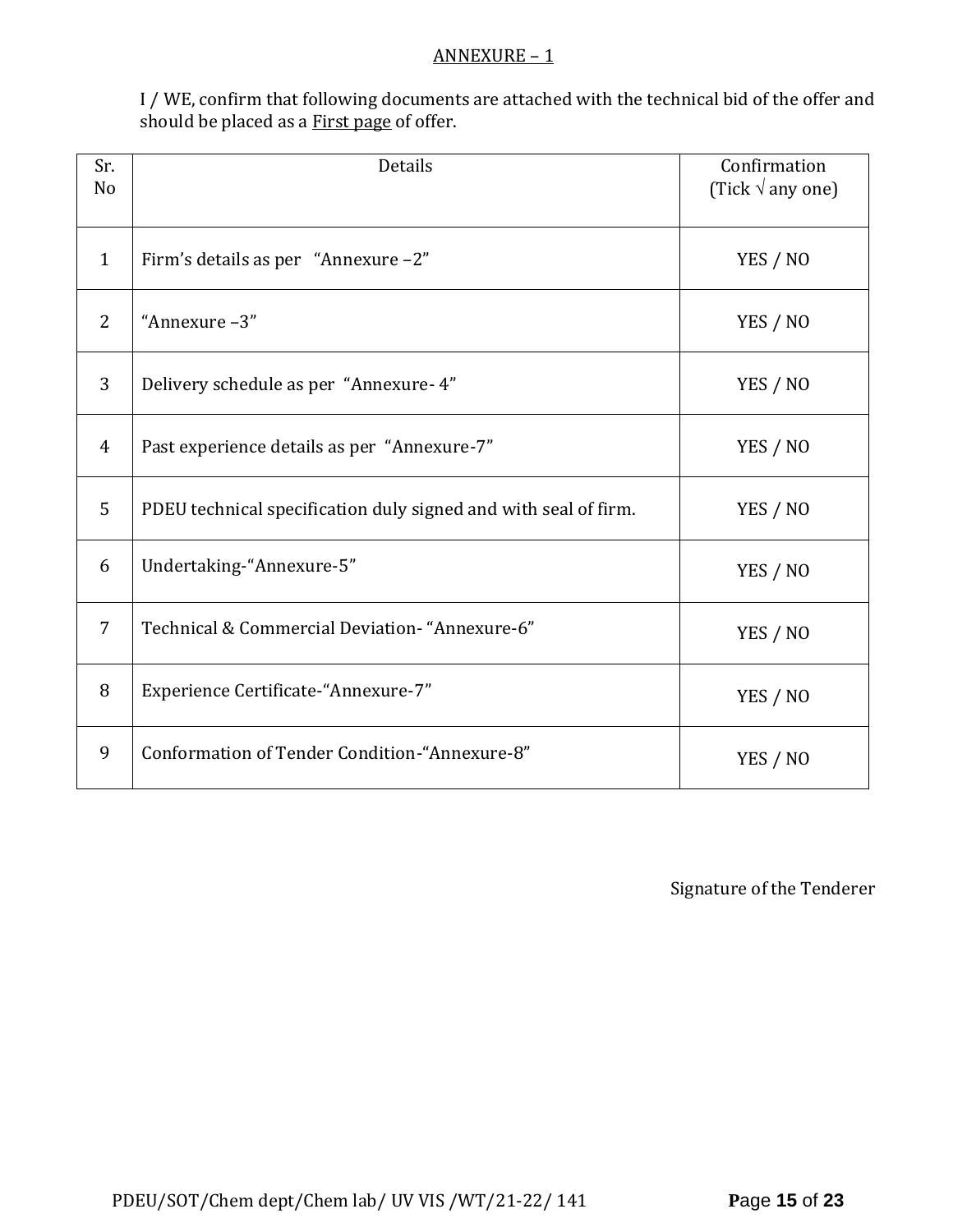#### ANNEXURE - 2 DETAILS OF THE FIRM

Tenderer shall provide all the details in this form and shall be placed as a Second Page of the bid.

| <b>Supplier Name</b>                                                            |                   |                                |  |                      |                                  |
|---------------------------------------------------------------------------------|-------------------|--------------------------------|--|----------------------|----------------------------------|
| Within Gujarat / Outside Gujarat                                                |                   |                                |  |                      |                                  |
| Pvt. Firm / Public Ltd. / State Govt. Under taking<br>Central Govt. undertaking |                   | (Indicate the relevant status) |  |                      |                                  |
|                                                                                 |                   |                                |  |                      |                                  |
| GST No. and GST Date                                                            |                   |                                |  |                      |                                  |
| <b>CST No. and CST Date</b>                                                     |                   |                                |  |                      |                                  |
| Excise No. and Excise Date                                                      |                   |                                |  |                      |                                  |
| Financial Turnover for Past 3 Years (Rupees in<br>Lacs (10 <sup>5</sup> )       |                   | 1st Year                       |  | 2 <sup>nd</sup> Year | 3rd Year                         |
| Custom No. and Date (If applicable)                                             |                   |                                |  |                      |                                  |
|                                                                                 |                   |                                |  |                      |                                  |
| Address of                                                                      | Registered Office | Factory / Works                |  |                      | <b>Authorized Representative</b> |
| Contact person name                                                             |                   |                                |  |                      |                                  |
| Designation                                                                     |                   |                                |  |                      |                                  |
| Address                                                                         |                   |                                |  |                      |                                  |
| City & Pin code                                                                 |                   |                                |  |                      |                                  |
| State                                                                           |                   |                                |  |                      |                                  |
| Country                                                                         |                   |                                |  |                      |                                  |
| Phone Nos.(Off.)                                                                |                   |                                |  |                      |                                  |
| Phone Nos.(Res.)                                                                |                   |                                |  |                      |                                  |
| Fax Nos.                                                                        |                   |                                |  |                      |                                  |
| STD Code.                                                                       |                   |                                |  |                      |                                  |
| Mobile No.                                                                      |                   |                                |  |                      |                                  |
| Web site address                                                                |                   |                                |  |                      |                                  |
| Email-id                                                                        |                   |                                |  |                      |                                  |
| Specimen signature                                                              |                   |                                |  |                      |                                  |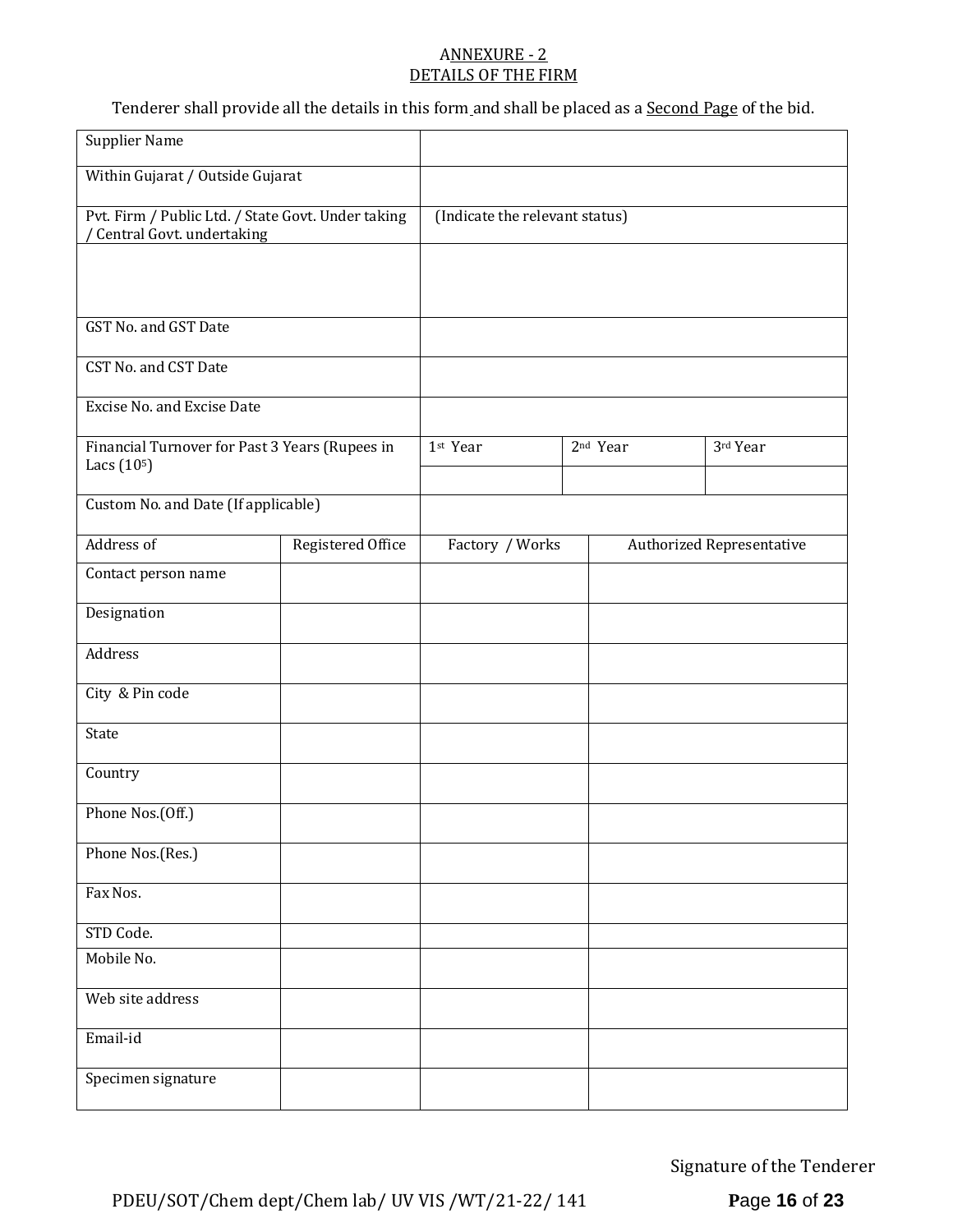# ANNEXURE-3

Tenderer shall fill up following details and shall be Third page of the Technical Bid

| $\mathbf{1}$   | PRICES: [FIRM ONLY]<br>(Please Specify YES / NO.)                                                                                    |               |
|----------------|--------------------------------------------------------------------------------------------------------------------------------------|---------------|
| 2              | <b>EXCISE DUTY: [SINGLE SLAB ONLY]</b><br>(Please Specify INCUSIVE / EXCLUSIVE /<br>EXEMPTED)                                        | $\frac{0}{0}$ |
| $\overline{3}$ | <b>GST: [IN PERCENTAGE]</b><br>(Please Specify INCUSIVE / EXCLUSIVE /<br>EXEMPTED)<br>Please quote your GST Registration No. & Date. | $\frac{0}{0}$ |
| $\overline{4}$ | <b>PENALTY TERMS AGREED:</b><br>(Please Specify YES / NO.)                                                                           |               |
| 5              | PERFORMANCE GUARANTEE TO COVER EXECUTION<br>PERIOD (SECURITY) TERMS : AGREED: (Cl.no.8)<br>(Please Specify YES / NO.)                |               |
| 6              | PERFORMANCE GUARNTEE TO COVER WARRANTY<br>PERIOD TERMS AGREED: (Wherever<br>applicable): (Please Specify YES / NO.)                  |               |
| $\overline{7}$ | <b>VALIDITY OF THE OFFER AGREED:</b><br>(Please Specify YES / NO.)                                                                   |               |
| 8              | PAYMENT TERMS AGREED:<br>(Please Specify YES / NO.)                                                                                  |               |
| 9              | ITEMS OFFERED : (Yes/No)                                                                                                             |               |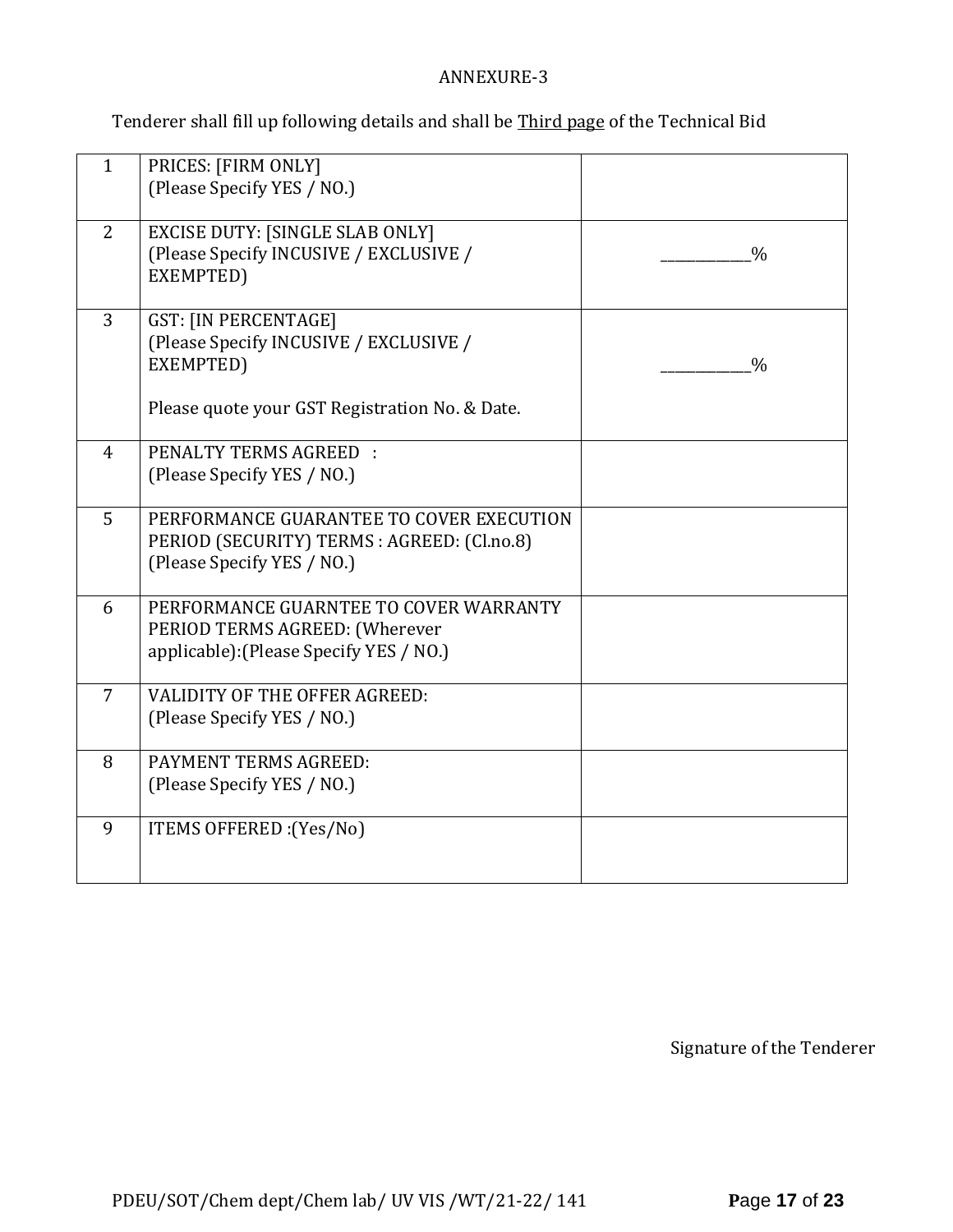# ANNEXURE – 4

# Details of the Items and Qty. offered as a Fourth Page of offer.

| Sr. | Details of the Items / Equipments Offered | Quantity<br>Offered | Status:               |
|-----|-------------------------------------------|---------------------|-----------------------|
| No. |                                           |                     | Supplier/Manufacturer |
|     |                                           |                     |                       |
|     |                                           |                     |                       |
|     |                                           |                     |                       |
|     |                                           |                     |                       |
|     |                                           |                     |                       |
|     |                                           |                     |                       |
|     |                                           |                     |                       |
|     |                                           |                     |                       |
|     |                                           |                     |                       |
|     |                                           |                     |                       |
|     |                                           |                     |                       |
|     |                                           |                     |                       |
|     |                                           |                     |                       |
|     |                                           |                     |                       |
|     |                                           |                     |                       |
|     |                                           |                     |                       |
|     |                                           |                     |                       |
|     |                                           |                     |                       |
|     |                                           |                     |                       |
|     |                                           |                     |                       |
|     |                                           |                     |                       |
|     |                                           |                     |                       |
|     |                                           |                     |                       |
|     |                                           |                     |                       |
|     |                                           |                     |                       |
|     |                                           |                     |                       |
|     |                                           |                     |                       |
|     |                                           |                     |                       |
|     |                                           |                     |                       |
|     |                                           |                     |                       |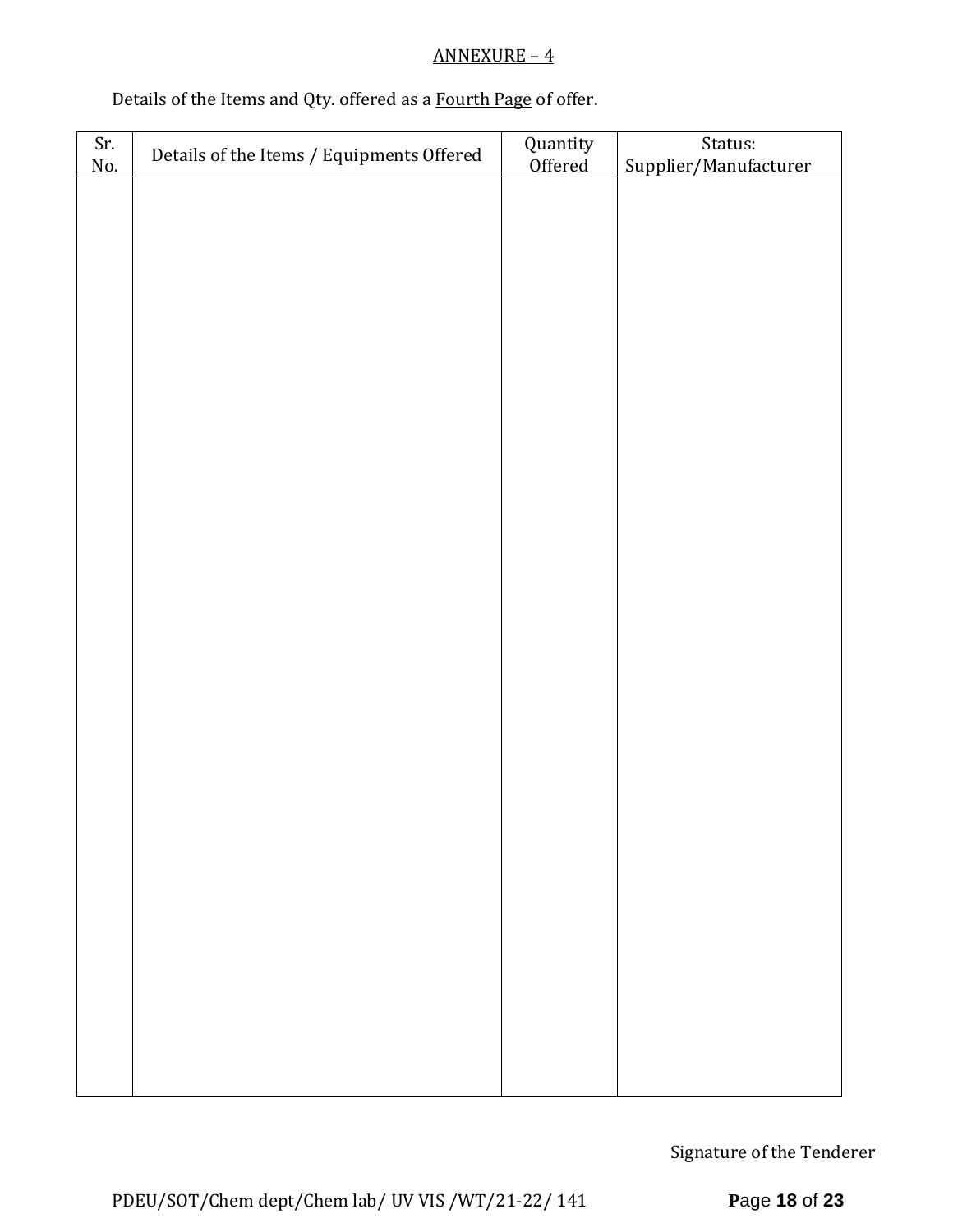#### ANNEXURE – 5

(UNDERTAKING IN REGARD TO STOP DEAL / BLACK LIST THEREOF) and should be placed as a Fifth page of offer.

Sub: Undertaking in regard to Stop Deal / Black List Thereof.

Ref: Tender No. PDEU / \_\_\_\_\_\_\_\_\_\_\_\_\_\_\_\_\_\_\_\_.

All bidders will have to furnish the following undertaking duly filled in, signed and stamped for each quoted item of the tender along with the Technical Bid.

…….

-----------------------------------------------------------------------------------------

| $I$ / We                    |                                                 |
|-----------------------------|-------------------------------------------------|
| Authorized signatory of M/S | here by certify that $M/S$                      |
|                             | is not stop deal / black listed by PDEU for the |
| tendered item.              |                                                 |

Seal of the Firm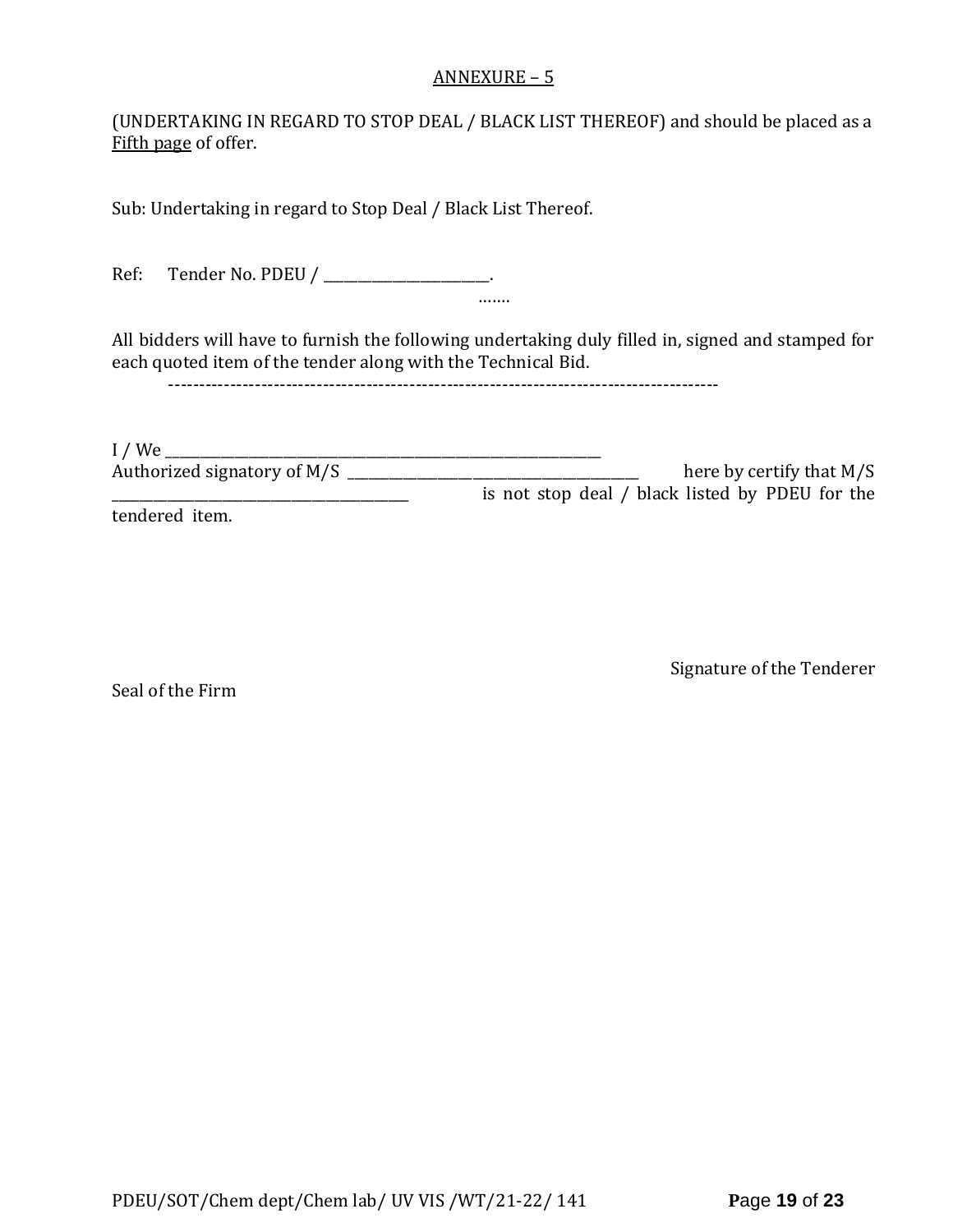#### ANNEXURE – 6 TECHNICAL AND COMMERCIAL DEVIATIONS IF ANY TO BE FURNISHED IN THIS ANNEXURE ONLY AND TO BE SUBMITTED WITH TECHNICAL BID.

We confirm that the product offered under this tender complies with all the Technical Specifications, except the deviations mentioned above. We also confirm that there are no commercial deviations other than mentioned above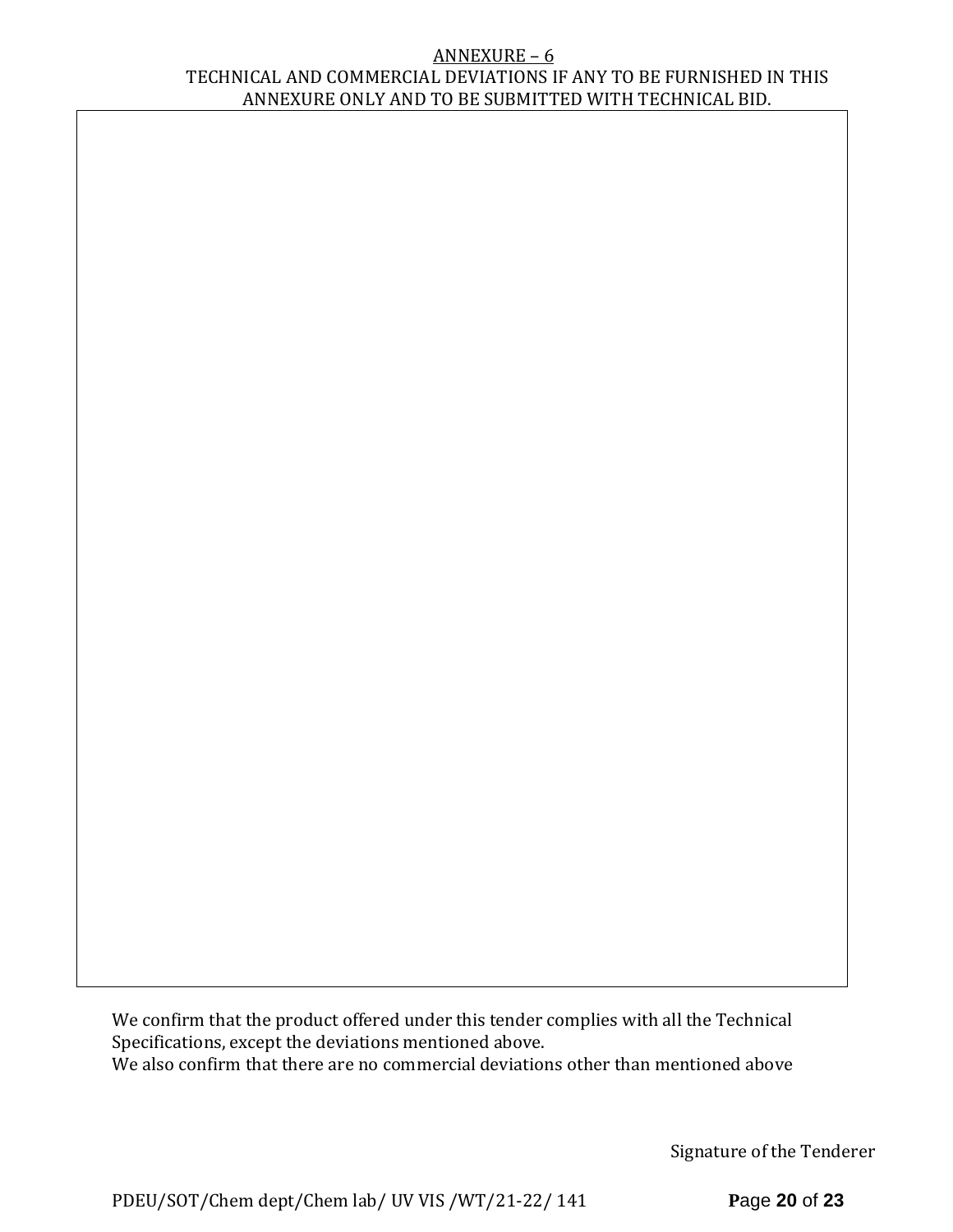#### ANNEXURE- 7

# DETAILS OF THE EXPERIENCE FOR SUPPLY OF SIMILAR TYPE OF ITEMS IN LAST THREE YEARS FROM THE DUE DATE OF TENDER:

| Sr.<br>No | <b>ITEMS</b><br><b>SUPPLIED TO</b> | ORDER<br><b>REFERENCE</b><br>No. & DATE | <b>ITEMS</b> | Qty. | ORDER FULLY<br>EXECUTED.<br>YES/NO | STATUS, IF<br>ORDER UNDER<br><b>EXECUTION</b> | <b>REMARKS</b> |
|-----------|------------------------------------|-----------------------------------------|--------------|------|------------------------------------|-----------------------------------------------|----------------|
| 1)        |                                    |                                         |              |      |                                    |                                               |                |
| 2)        |                                    |                                         |              |      |                                    |                                               |                |
| 3)        |                                    |                                         |              |      |                                    |                                               |                |
| 4)        |                                    |                                         |              |      |                                    |                                               |                |
| 5)        |                                    |                                         |              |      |                                    |                                               |                |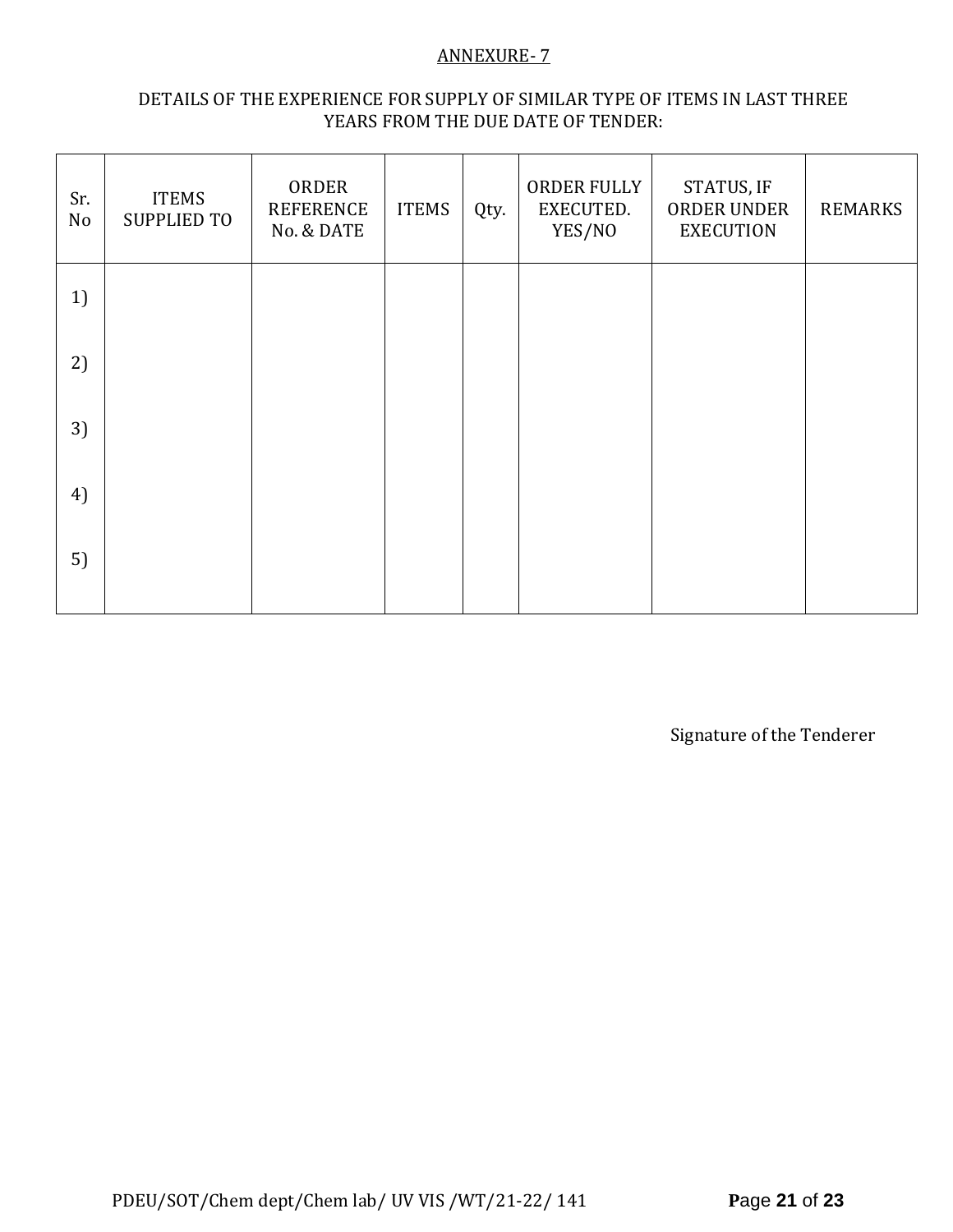#### ANNEXURE – 8

Subject: Supply of \_\_\_\_\_\_\_\_\_\_\_\_\_\_\_\_\_\_\_\_\_\_\_\_\_\_\_\_\_\_\_\_\_\_\_\_\_\_

Reference: Tender enquiry No. PDEU/ / Due on date: / / 200 .

In connection with the above subject and reference I/ We confirm the following:

- 1. I / We, the undersigned have read and examined the Tender Specifications and commercial terms and conditions of tender under reference.
- 2. I / We, declare that our Technical Bid is strictly in line with the Tender specifications (except the deviations shown in Annexure No.7.
- 3. Further, I / We also agree that additional conditions / deviations, if any, found in the Commercial terms & conditions (except mentioned in the Annexure-7), our offer shall be outrightly rejected without assigning any reason thereof.

Seal of the Firm Signature of the Authorised Representatives of the firm

Date:

Name:

Status:

Name of the Tendering Firm / Agency: